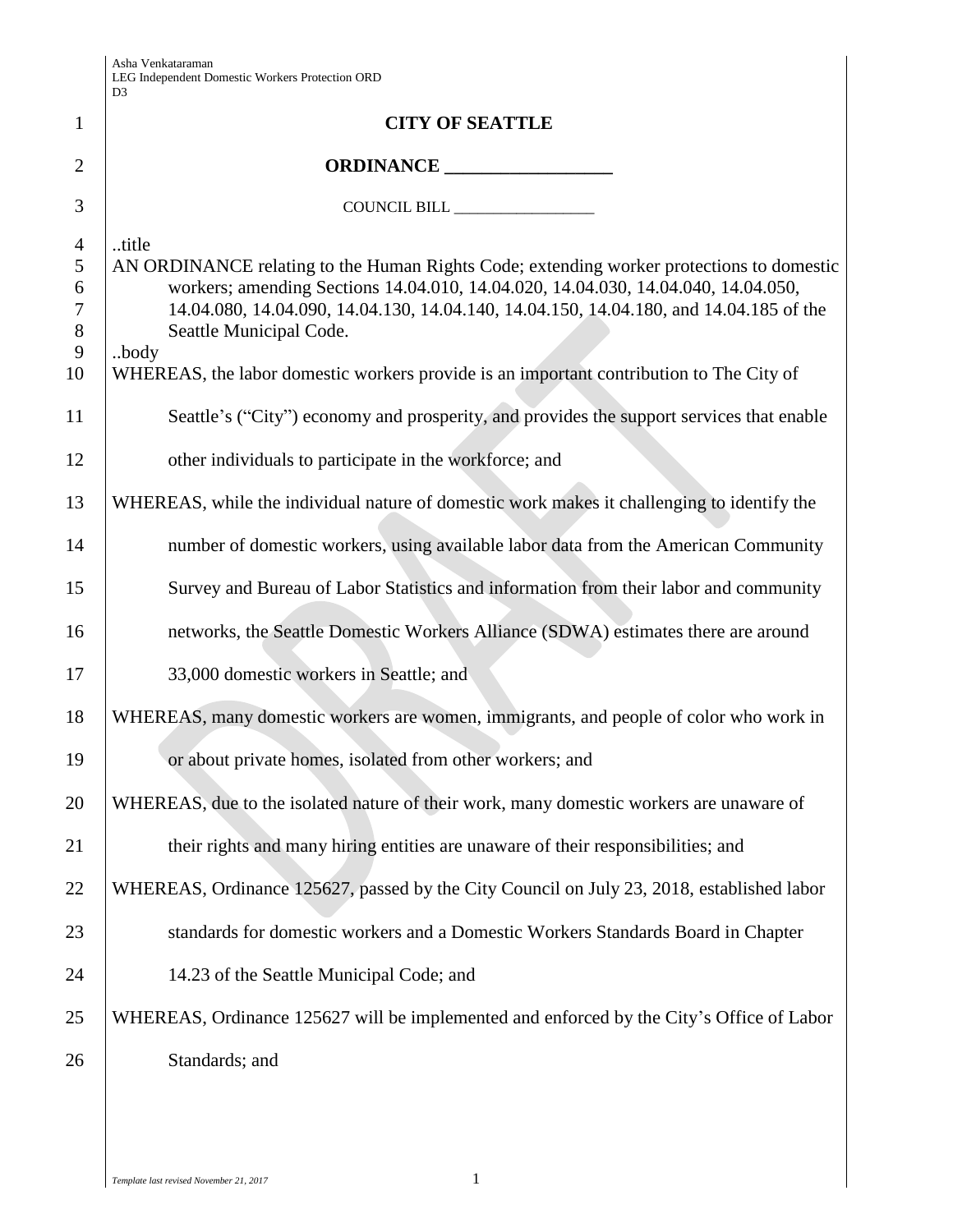| $\mathbf{1}$   | WHEREAS, the definition of "domestic worker" pursuant to Ordinance 125627 includes           |
|----------------|----------------------------------------------------------------------------------------------|
| $\overline{2}$ | employees and independent contractors, hourly and salaried employees, full-time and          |
| 3              | part-time workers, and temporary workers, in recognition that domestic workers are in        |
| $\overline{4}$ | varying work arrangements; and                                                               |
| 5              | WHEREAS, due to the isolated nature of their work many domestic workers are often vulnerable |
| 6              | and at risk of experiencing inappropriate behavior, including sexual harassment, and may     |
| 7              | not know how to seek recourse and may be afraid to speak out or complain; and                |
| 8              | WHEREAS, domestic workers who are employed by an individual household or agency are          |
| 9              | covered by Chapter 14.04 of the Seattle Municipal Code, which prohibits employment           |
| 10             | discrimination including sexual harassment; and                                              |
| 11             | WHEREAS, Chapter 14.04 of the Seattle Municipal Code is implemented and enforced by the      |
| 12             | Seattle Office for Civil Rights; and                                                         |
| 13             | WHEREAS, the City wishes to ensure that domestic workers are protected from discrimination   |
| 14             | regardless of status as an employee or independent contractor; NOW, THEREFORE,               |
| 15             | BE IT ORDAINED BY THE CITY OF SEATTLE AS FOLLOWS:                                            |
| 16             | Section 1. Section 14.04.010 of the Seattle Municipal Code, enacted by Ordinance             |
| 17             | 109116, is amended as follows:                                                               |
| 18             | 14.04.010 Short title $((.)$                                                                 |
| 19             | This chapter shall constitute the "Seattle Fair Employment Practices Ordinance" and may be   |
| 20             | cited as such.                                                                               |
| 21             | Section 2. Section 14.04.020 of the Seattle Municipal Code, last amended by Ordinance        |
| 22             | 123527, is amended as follows:                                                               |
| 23             | 14.04.020 Declaration of policy $((.)$                                                       |
|                |                                                                                              |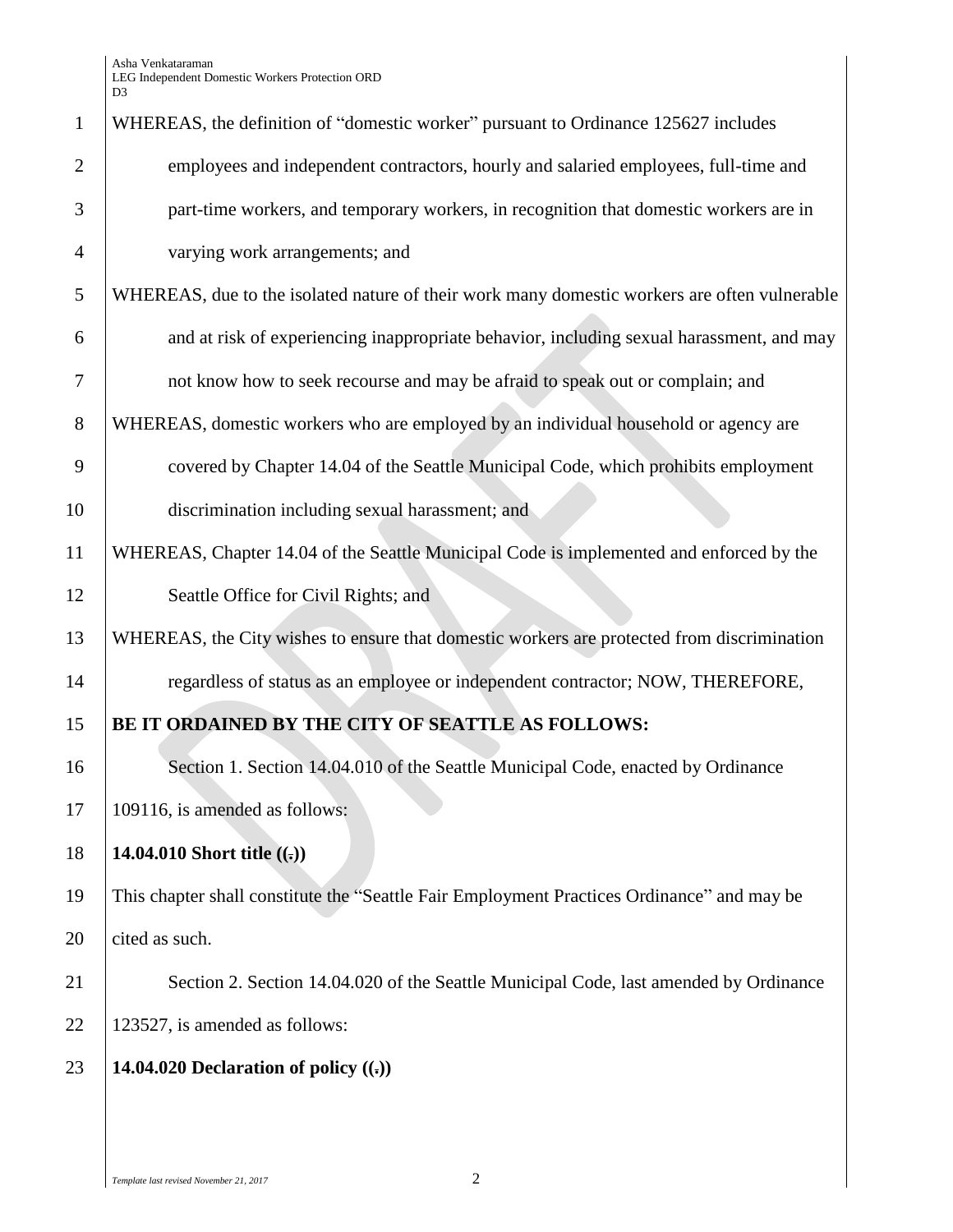2 C. The provisions of this ((chapter)) Chapter 14.04 shall apply to ((both)) private 3 employers, hiring entities, and the City  $((\tau))$  and shall be liberally construed for accomplishment 4 of its policies and purposes; ((provided that)) however, nothing in this ((chapter)) Chapter 14.04 5 shall be construed so as to infringe upon the authority vested in the Civil Service Commission, 6 the Public Safety Civil Service Commission, and City ( $(\overline{\text{Departments}})$ ) departments by the City 7 Charter. The provisions of this chapter shall apply to both employees and domestic workers and 8 shall be liberally construed for accomplishment of its policies and purposes.  $9$   $***$ 10 Section 3. Section 14.04.030 of the Seattle Municipal Code, last amended by Ordinance 11 125576, is amended as follows: 12 **14.04.030 Definitions** 13 When used in this ((chapter)) Chapter 14.04, unless the context otherwise requires: 14  $( (A))$  "Charging party" means the person aggrieved by an alleged unfair employment or 15 domestic services practice or the person making a charge on another person's behalf, or the 16 Director when the Director files a charge. 17 ((B.)) "City department" means any agency, office, board, or commission of the City, or 18 any Department employee acting on its behalf, but shall not mean a public corporation chartered 19 | under ((Ordinance 103387, or its successor ordinances)) Chapter 3.110, or any contractor, 20 consultant, concessionaire, or lessee. 21  $((C<sub>1</sub>))$  "Commission" means the Seattle Human Rights Commission. 22 ((D.)) "Department" means the <u>Seattle</u> Office for Civil Rights. ((of the City.)) 23  $\left($  ((E,)) "Director" means the Director of the Office for Civil Rights.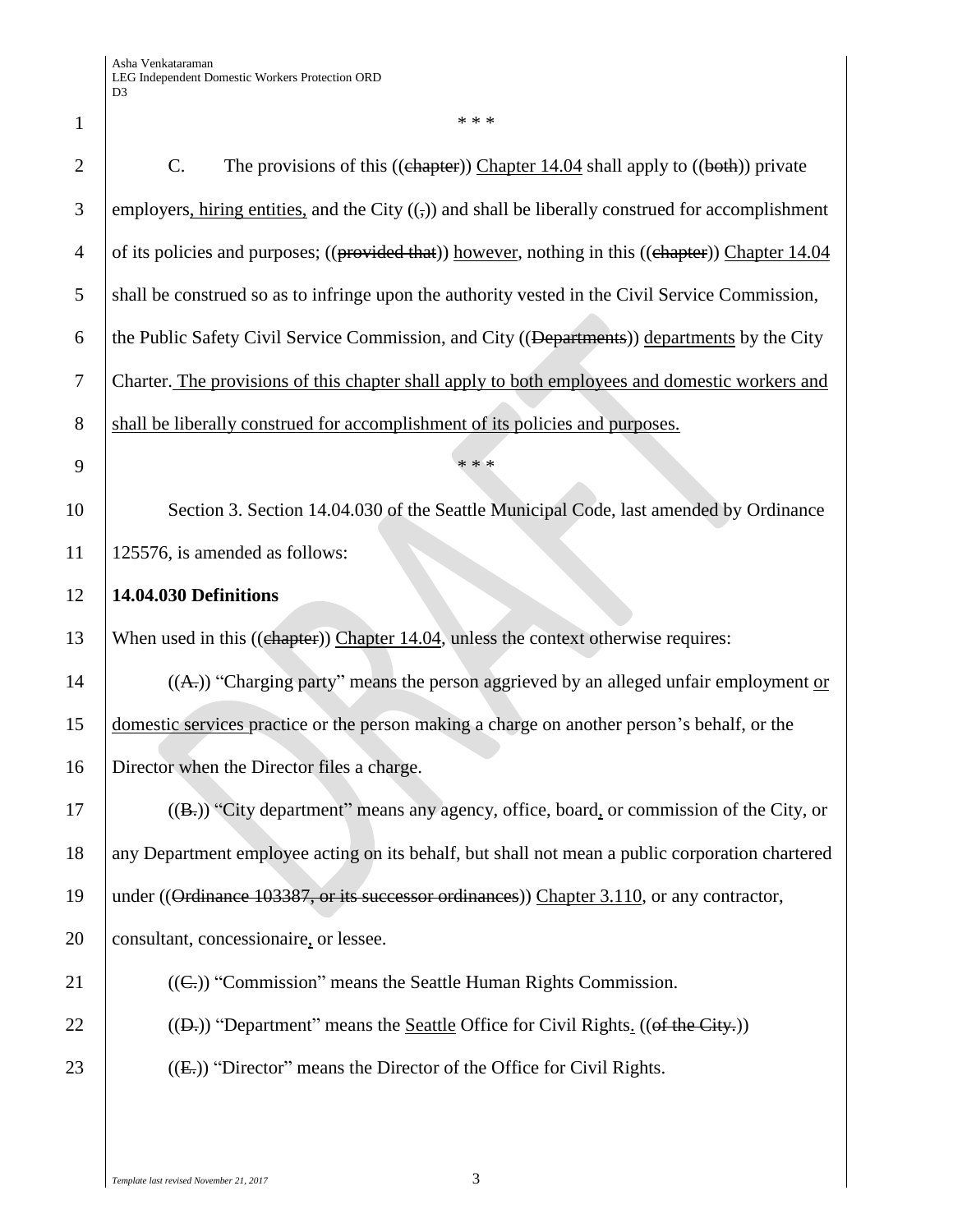| $\mathbf{1}$   | $((F))$ "Disabled" means a person who has a disability.                                                                    |
|----------------|----------------------------------------------------------------------------------------------------------------------------|
| $\overline{2}$ | $((G, 1))$ "Disability" means the presence of a sensory, mental, or physical impairment                                    |
| 3              | that: $((a. \text{Is}))$ is medically cognizable or diagnosable; $((or b. \text{ Exists}))$ exists as a record or history; |
| $\overline{4}$ | or $((e, Is))$ is perceived to exist, whether or not it exists in fact.                                                    |
| 5              | A disability exists whether it is temporary or permanent, common or<br>$((2)) \underline{A}.$                              |
| 6              | uncommon, mitigated or unmitigated: $((\text{-}or))$ whether or not it limits the ability to work                          |
| 7              | generally or work at a particular job; or whether or not it limits any other activity within the                           |
| 8              | scope of this ((chapter)) Chapter 14.04.                                                                                   |
| 9              | For purposes of this definition, "impairment" includes, but is not limited<br>$((3))$ B.                                   |
| 10             | to:                                                                                                                        |
| 11             | Any physiological disorder $((,))$ or condition, cosmetic<br>$((a))$ 1.                                                    |
| 12             | disfigurement, or anatomical loss affecting one or more of the following body systems:                                     |
| 13             | neurological, musculoskeletal, special sense organs, respiratory ((,)) (including speech organs),                          |
| 14             | cardiovascular, reproductive, digestive, ((genitor)) genito-urinary, hemic and lymphatic, skin,                            |
| 15             | and endocrine; or                                                                                                          |
| 16             | Any mental, developmental, traumatic, or psychological disorder,<br>((b)) 2.                                               |
| 17             | including but not limited to cognitive limitation, organic brain syndrome, emotional or mental                             |
| 18             | illness, and specific learning disabilities.                                                                               |
| 19             | $((4))$ C.<br>Only for the purposes of qualifying for reasonable accommodation in                                          |
| 20             | employment and domestic services, an impairment must be known or shown through an                                          |
| 21             | interactive process to exist in fact and:                                                                                  |
| 22             | The impairment must have a substantially limiting effect upon the<br>((a)) 1.                                              |
| 23             | individual's ability to perform ((his or her)) that individual's job, the individual's ability to apply                    |
|                |                                                                                                                            |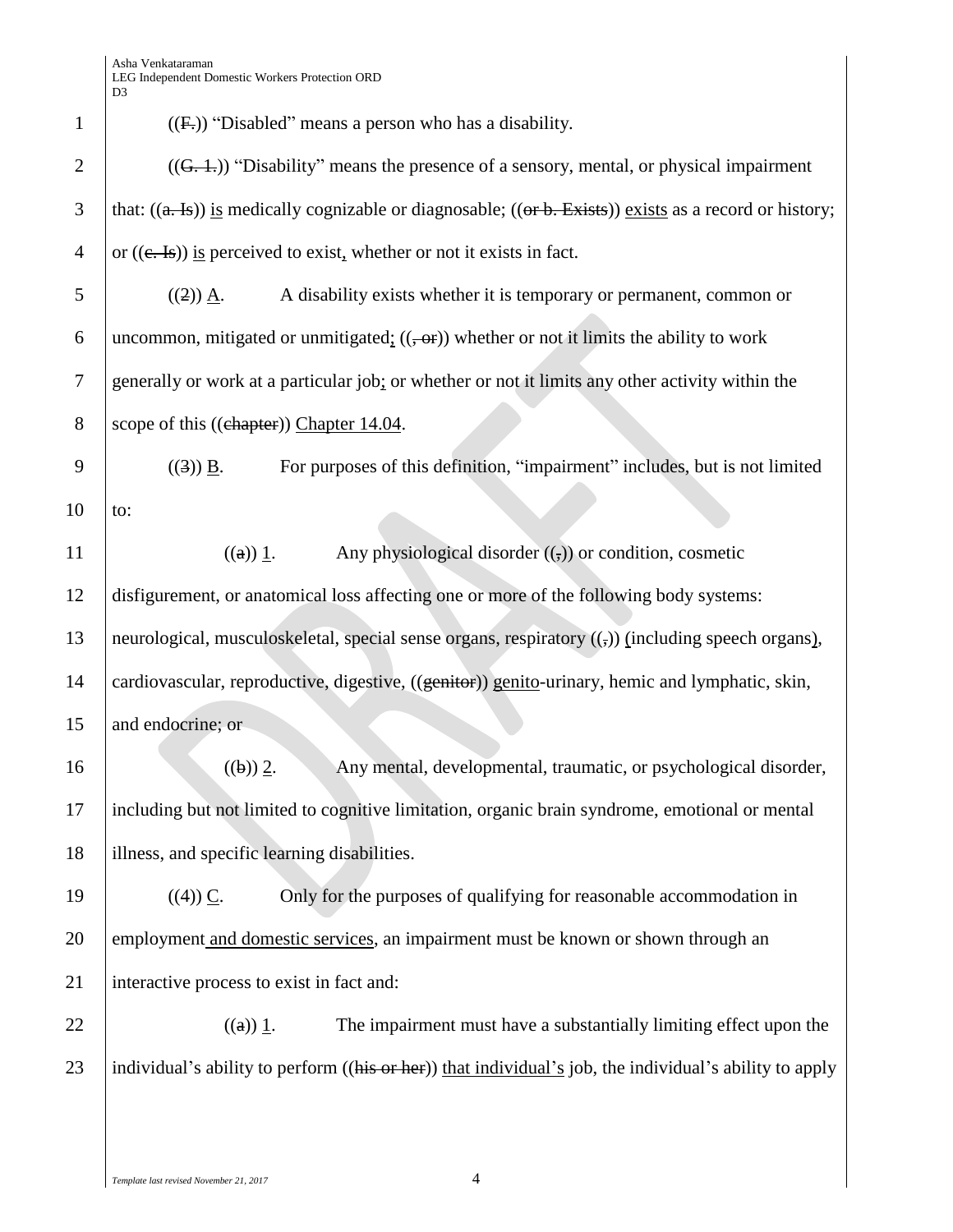# 1 or be considered for a job, or the individual's access to equal benefits, privileges, or terms or 2 conditions of employment or domestic services; or

 ((b)) 2. The employee or domestic worker must have put the employer or hiring entity on notice of the existence of an impairment, and medical documentation must establish a reasonable likelihood that engaging in job functions without an accommodation would aggravate the impairment to the extent that it would create a substantially limiting effect. 7 ((5) D. For purposes of  $((4)$  of this) subsection C of this definition, a limitation 8 is not substantial if it has only a trivial effect. 9 ((H. "Genetic Information" means any information regarding inherited characteristics 10 that can be derived from a DNA-based or other laboratory test, family history, or medical examination. "Genetic information" for purposes of this chapter, does not include: (1) Routine physical measurements, including chemical, blood, and urine analysis, unless conducted 13 | purposefully to diagnose genetic or inherited characteristics; and (2) results from tests for abuse  $\sigma$  dechol or drugs.) ((I.)) "Discrimination," "discriminate," and/or "discriminatory act" means any act, by

16 itself or as part of a practice, which is intended to or results in different treatment or 17 differentiates between or among individuals or groups of individuals by reason of race, color, 18 age, sex, marital status, sexual orientation, gender identity, genetic information, political 19 ideology, creed, religion, ancestry, national origin, honorably discharged veteran or military 20 Status, or the presence of any disability. "Discrimination," "discriminate," and/or "discriminatory 21 act" includes harassment, such as racial and sexual harassment, as well as harassment based on 22 | other protected classes.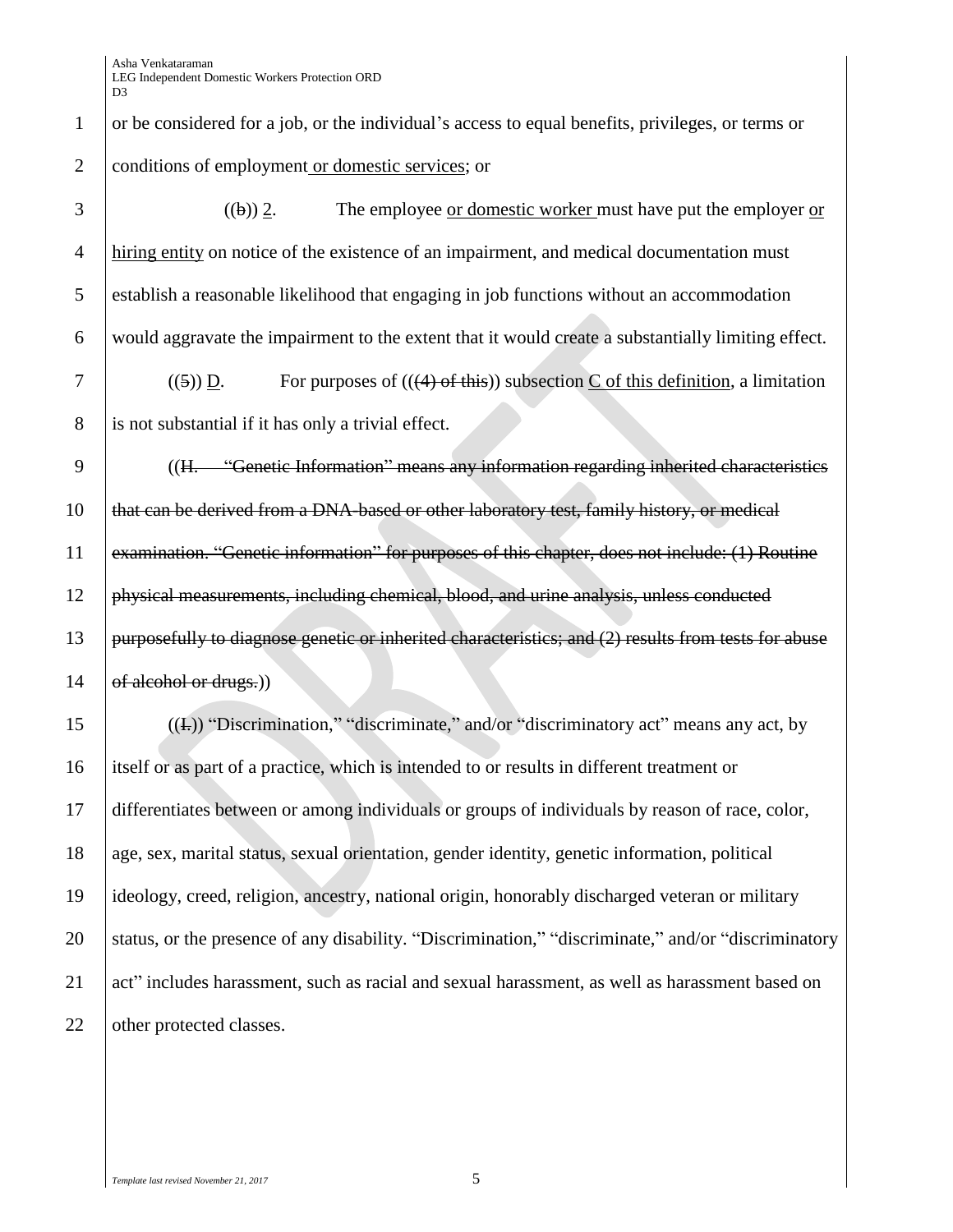| $\mathbf{1}$   | "Domestic worker" is narrowly construed to mean any worker who (1) is paid by one or                 |
|----------------|------------------------------------------------------------------------------------------------------|
| $\overline{2}$ | more hiring entities; and (2) provides domestic services to an individual or household in or about   |
| 3              | a private home as a nanny, house cleaner, home care worker, gardener, cook, or household             |
| $\overline{4}$ | manager. "Domestic worker" includes hourly and salaried employees, independent contractors,          |
| 5              | full-time and part-time workers, and temporary workers. "Domestic worker" does not include           |
| 6              | any individual who is:                                                                               |
| 7              | Working on a casual basis. For the purposes of this definition, "casual" refers to                   |
| 8              | work that is: a) irregular, uncertain, or incidental in nature and duration, and b) different in     |
| 9              | nature from the type of paid work in which the worker is customarily engaged in.                     |
| 10             | In a family relationship with the hiring entity; or<br>В.                                            |
| 11             | A home care worker who is paid through public funds.<br>C.                                           |
| 12             | $((J))$ "Employee" means any person employed by, or applying for employment with, an                 |
| 13             | employer, and shall include traditional employees, temporary workers, and part-time employees.       |
| 14             | $((K))$ "Employer" means any person who has one or more employees, or the employer's                 |
| 15             | designee or any person acting in the interest of such employer.                                      |
| 16             | $((E))$ "Employment agency" means any person undertaking with or without                             |
| 17             | compensation to procure opportunities to work or to procure, recruit, refer, or place individuals    |
| 18             | with an employer or in employment.                                                                   |
| 19             | ((M <sub>r</sub> )) "Gender identity" means a person's gender-related identity, appearance, or       |
| 20             | expression, whether or not traditionally associated with one's biological sex or one's sex at birth, |
| 21             | and includes a person's attitudes, preferences, beliefs, and practices pertaining thereto.           |
|                |                                                                                                      |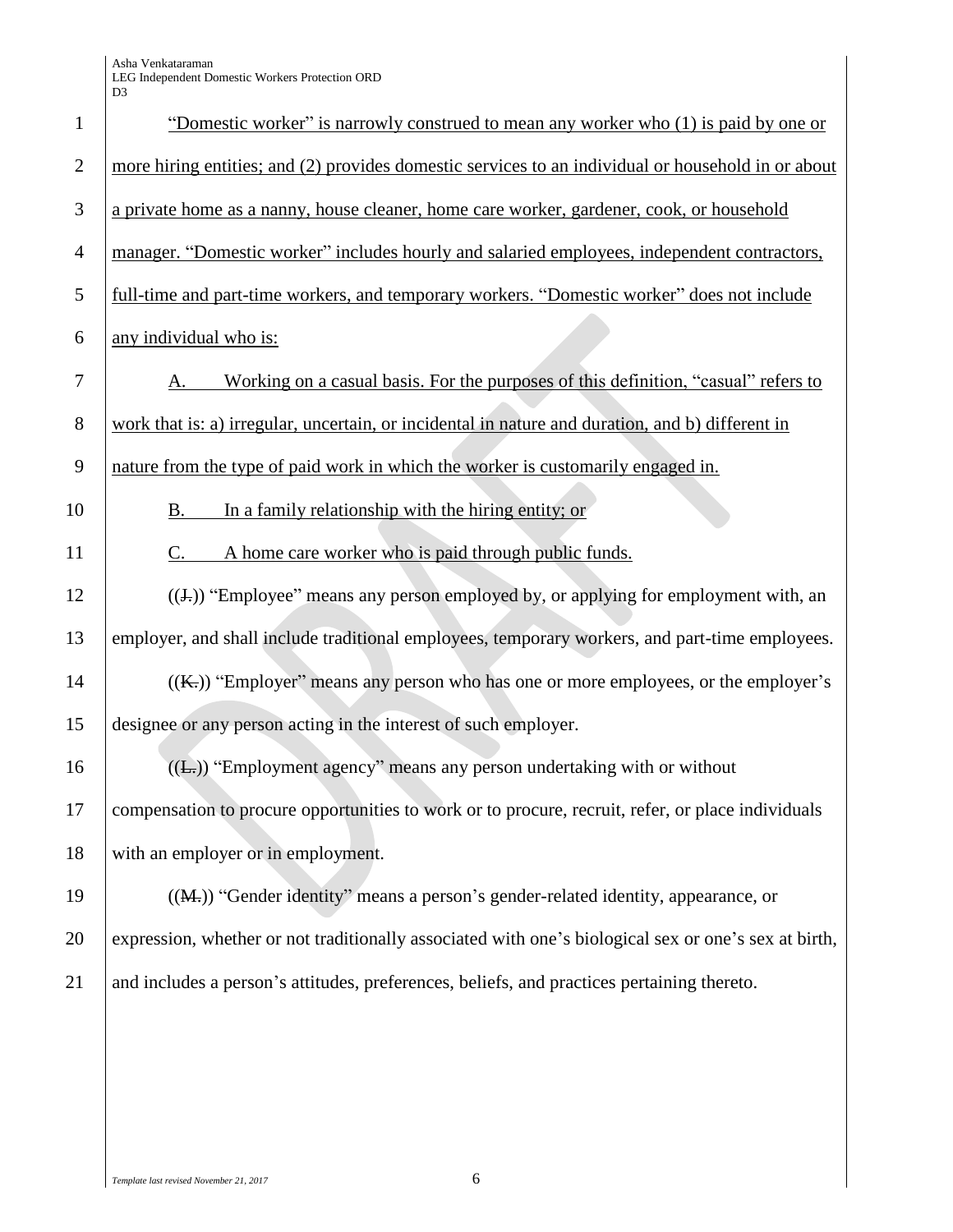|                | D <sub>3</sub>                                                                                       |
|----------------|------------------------------------------------------------------------------------------------------|
| $\mathbf{1}$   | "Genetic information" means any information regarding inherited characteristics that can             |
| $\overline{2}$ | be derived from a DNA-based or other laboratory test, family history, or medical examination.        |
| 3              | "Genetic information" does not include:                                                              |
| 4              | Routine physical measurements, including chemical, blood, and urine analysis,<br>Α.                  |
| 5              | unless conducted purposefully to diagnose genetic or inherited characteristics; and                  |
| 6              | Results from tests for abuse of alcohol or drugs.<br>Β.                                              |
| 7              | "Hiring entity" means any individual, partnership, association, corporation, business                |
| 8              | trust, or any entity, person, or group of persons that pays a wage or pays for the services of a     |
| 9              | domestic worker. It includes any such entity or person acting directly or indirectly in the interest |
| 10             | of a hiring entity in relation to the domestic worker.                                               |
| 11             | "Honorably discharged veteran or military status" means:                                             |
| 12             | A veteran, as defined in RCW 41.04.007; or<br>A.                                                     |
| 13             | An active or reserve member in any branch of the armed forces of the United<br>B.                    |
| 14             | States, including the national guard, coast guard, and armed forces reserves.                        |
| 15             | $((N))$ "Labor organization" means any organization or employee group or association in              |
| 16             | which employees participate and which exists for the purpose of (1) collective bargaining for or     |
| 17             | on behalf of employees, (2) dealing with employers concerning grievances, labor disputes, terms      |
| 18             | or conditions of employment, or $(3)$ other mutual aid or protection of such employees in relation   |
| 19             | to their employment.                                                                                 |
| 20             | $((\Theta))$ "Marital status" means the presence or absence of a marital relationship and            |
| 21             | includes the status of married, separated, divorced, engaged, widowed, single, or cohabitating.      |
| 22             | $((P))$ "Party" includes the person charging or making a complaint or upon whose behalf a            |
| 23             | complaint is made alleging an unfair employment or domestic services practice, the person            |
|                |                                                                                                      |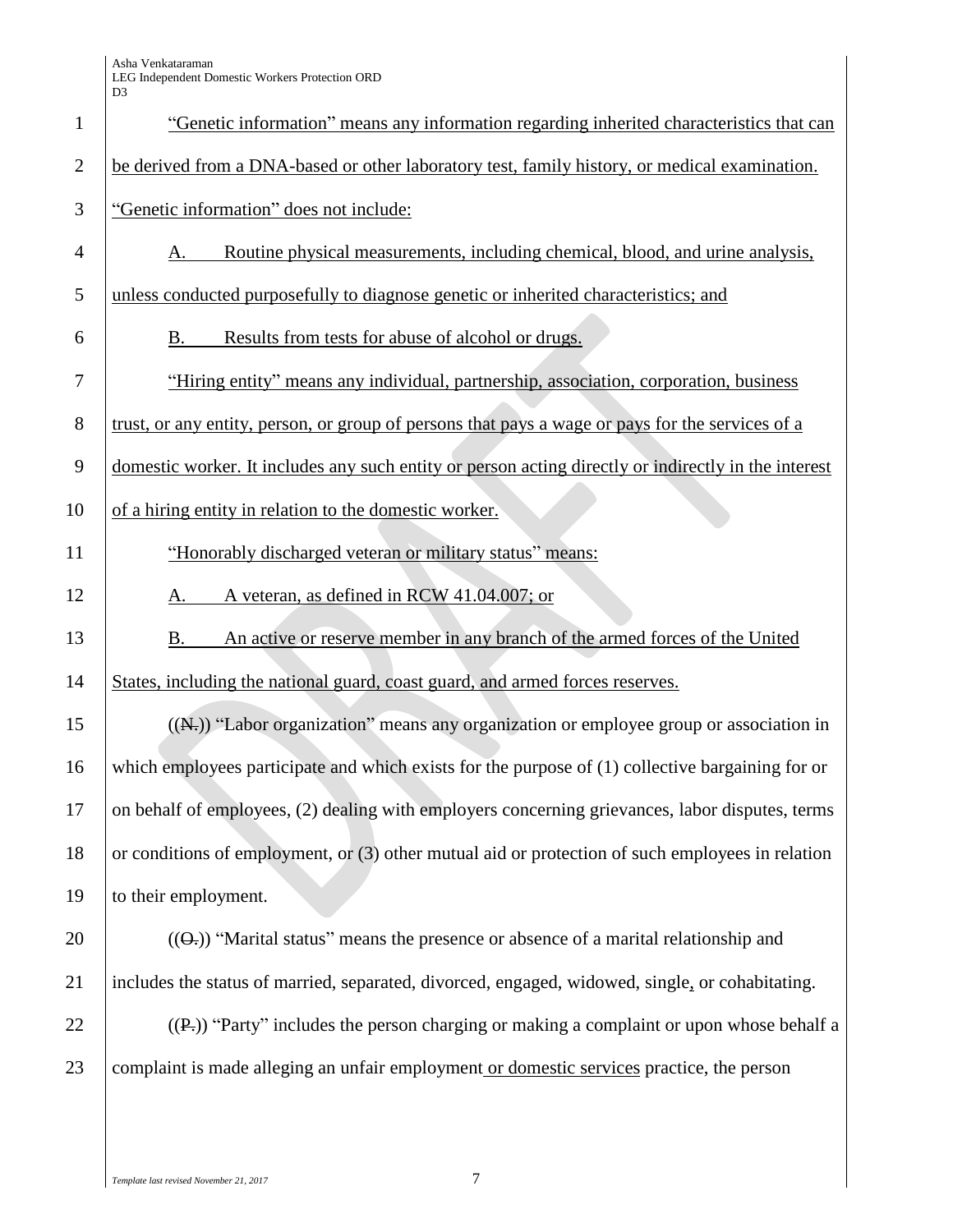1 alleged or found to have committed an unfair employment or domestic services practice and the 2 | Office for Civil Rights.

| 3              | $((Qz))$ "Person" includes one or more individuals, partnerships, associations,                       |
|----------------|-------------------------------------------------------------------------------------------------------|
| $\overline{4}$ | organizations, trade or professional associations, corporations, public corporations, cooperatives,   |
| 5              | legal representatives, trustees, trustees in bankruptcy and receivers, or any group of persons; it    |
| 6              | includes any employer, hiring entity, owner, lessee, proprietor, manager, agent, domestic worker,     |
| $\tau$         | or employee, whether one or more natural persons, and further includes any department, office,        |
| $8\,$          | agency, or instrumentality of the City.                                                               |
| $\overline{9}$ | $((R))$ "Political ideology" means any idea or belief, or coordinated body of ideas or                |
| 10             | beliefs, relating to the purpose, conduct, organization, function, or basis of government and         |
| 11             | related institutions and activities, whether or not characteristic of any political party or group.   |
| 12             | This term includes membership in a political party or group and includes conduct, reasonably          |
| 13             | related to political ideology, which does not interfere with job performance.                         |
| 14             | $((Sz))$ The term "reasonable accommodation" may include:                                             |
| 15             | Making existing facilities used by employees or domestic workers readily<br>$((4))$ $\underline{A}$ . |
| 16             | accessible to and usable by individuals with disabilities; and                                        |
| 17             | Job restructuring, part-time or modified work schedules, reassignment to a<br>$((2))$ B.              |
| 18             | vacant position, acquisition or modification of equipment or devices, appropriate adjustment or       |
| 19             | modifications of examinations, training materials or policies, the provision of qualified readers or  |
| 20             | interpreters, and other similar accommodations for individuals with disabilities.                     |
| 21             | $((\pm))$ "Respondent" means any person who is alleged or found to have committed an                  |
| 22             | unfair employment or domestic services practice prohibited by this ((chapter)) Chapter 14.04.         |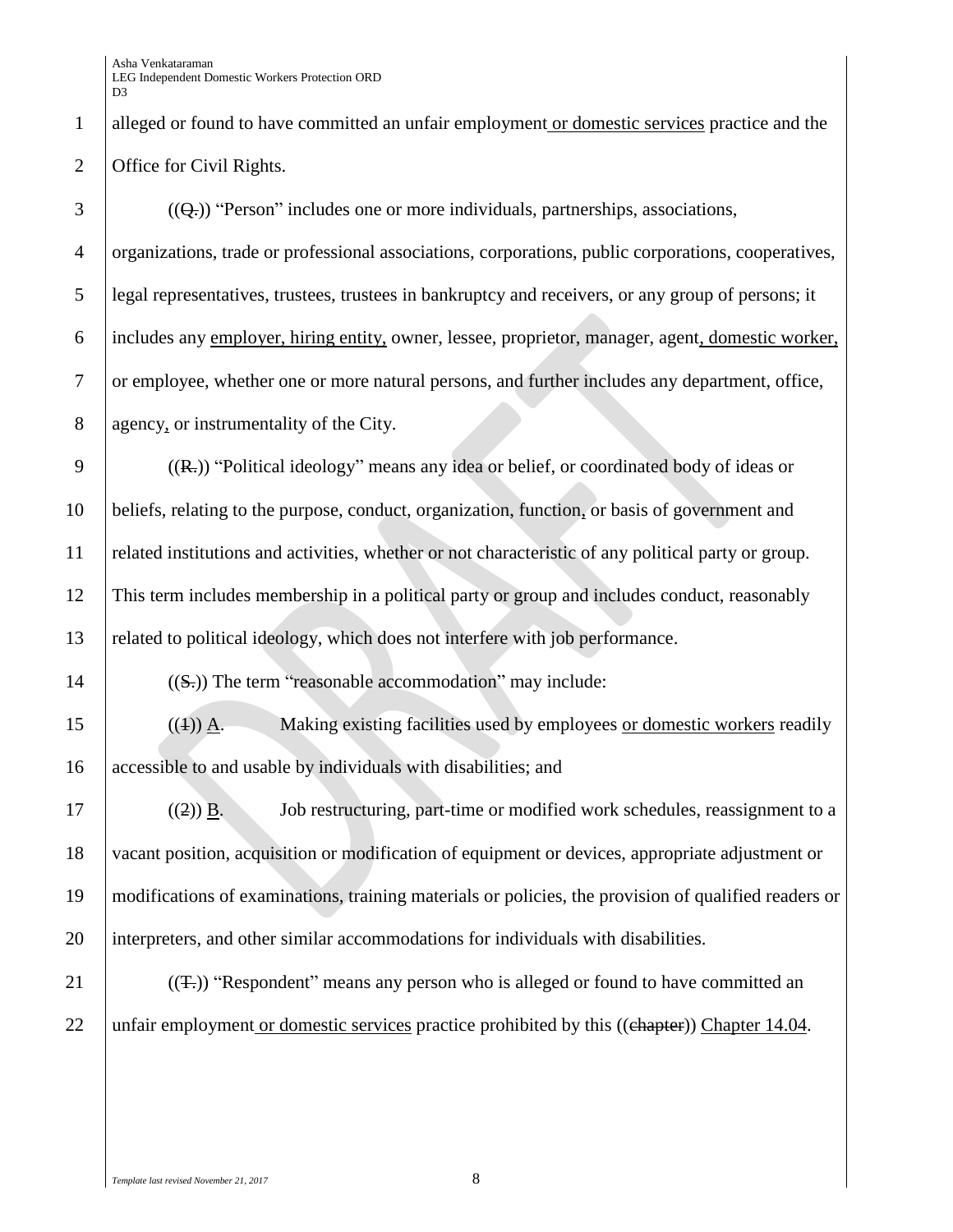1 "Service animal" means an animal that provides medically necessary support for the **benefit of an individual with a disability.** 

| 3              | $((\overline{U}))$ The terms "because of sex," "on the basis of sex," or "by reason of sex" include,  |
|----------------|-------------------------------------------------------------------------------------------------------|
| $\overline{4}$ | but are not limited to, because of or on the basis of or by reason of pregnancy, childbirth, or       |
| 5              | related medical conditions; and women affected by pregnancy, childbirth, or related medical           |
| 6              | conditions shall be treated the same for all employment-or domestic services-related purposes,        |
| $\tau$         | including receipt of benefits under fringe benefit programs, as other persons not so affected but     |
| 8              | similar in their ability or inability to work, and nothing in this ((chapter)) Chapter 14.04 shall be |
| 9              | interpreted to permit otherwise.                                                                      |
| 10             | $((4))$ "Sexual orientation" means actual or perceived male or female heterosexuality,                |
| 11             | bisexuality, or homosexuality and includes a person's attitudes, preferences, beliefs, and            |
| 12             | practices pertaining thereto.                                                                         |
| 13             | ((W. "Honorably discharged veteran or military status" means:                                         |
| 14             | A veteran, as defined in RCW 41.04.007; or<br>$+$                                                     |
| 15             | An active or reserve member in any branch of the armed forces of the<br>$\overline{2}$ .              |
| 16             | United States, including the national guard, coast guard, and armed forces reserves.                  |
| 17             | "Service animal" means an animal that provides medically necessary support for<br>X.                  |
| 18             | the benefit of an individual with a disability.)                                                      |
| 19             | Section 4. Section 14.04.040 of the Seattle Municipal Code, last amended by Ordinance                 |
| 20             | 123527, is amended as follows:                                                                        |
| 21             | 14.04.040 Unfair employment and domestic services practices designated $((.)$                         |
| 22             | It is an unfair employment practice within the City for any:                                          |
|                |                                                                                                       |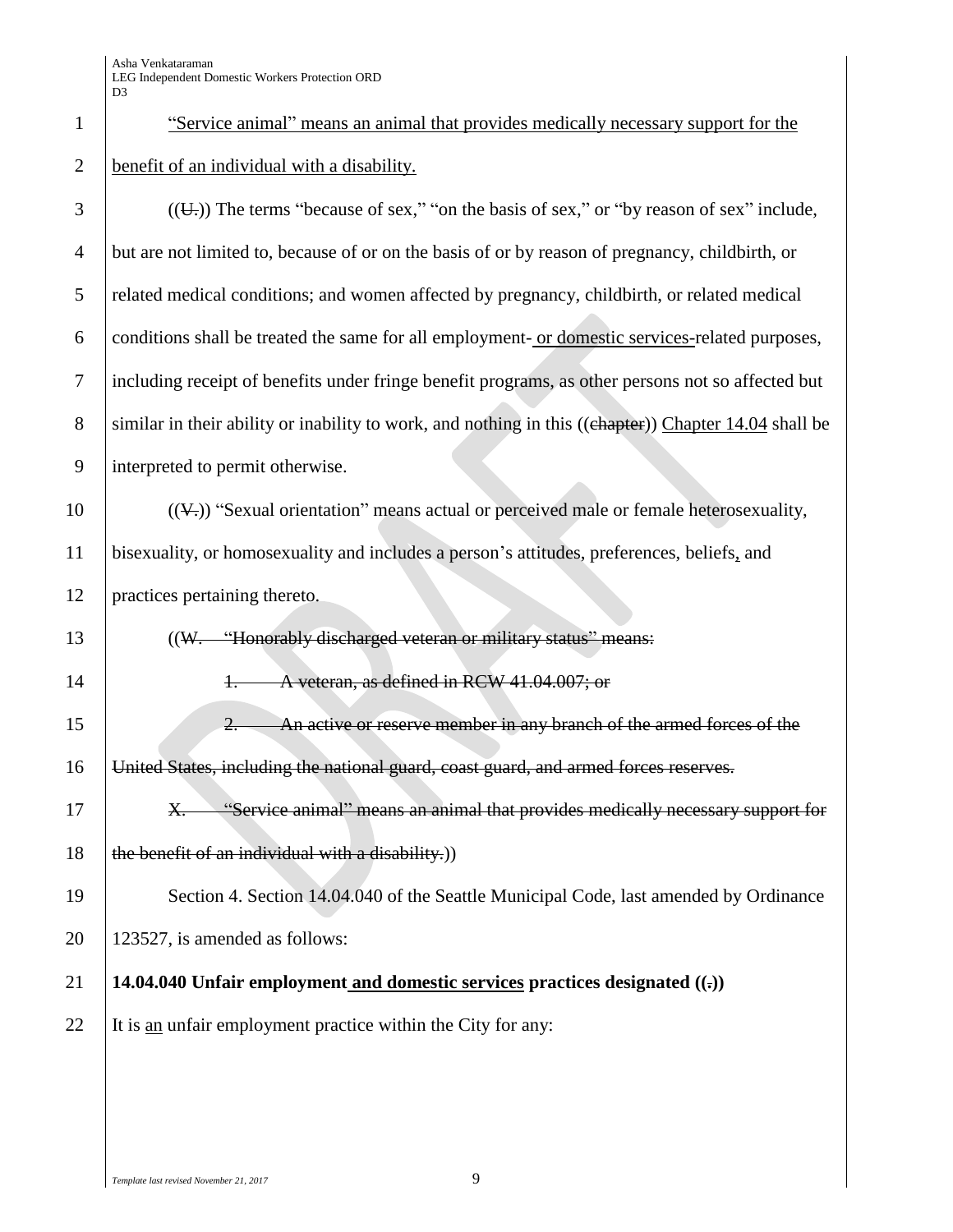A. Employer or hiring entity to discriminate against any person with respect to hiring, tenure, promotion, terms, conditions, wages, or privileges of employment or domestic services, or with respect to any matter related to employment or domestic services;

 B. Employer, employment agency, hiring entity, or labor organization to discriminate by establishing, announcing, or following a policy of denying or limiting employment, domestic services, or membership opportunities to any person;

 C. Employer, employment agency, hiring entity, or labor organization to print, 8 circulate, or cause to be printed, published, or circulated  $((\tau))$  any statement, advertisement, or publication relating to employment, domestic services, or membership, or to use any form of application therefor, which indicates any preference, limitation, specification, or discrimination based upon race, color, sex, marital status, sexual orientation, gender identity, genetic information, political ideology, age, creed, religion, ancestry, national origin, honorably discharged veteran or military status, or the presence of any sensory, mental, or physical 14 | handicap; ((provided that)) however, nothing in this ((chapter)) Chapter 14.04 shall prevent an employer or hiring entity from ascertaining and recording data as to race, color, sex, marital 16 status, sexual orientation, gender identity, political ideology, age, creed, religion, ancestry, national origin, honorably discharged veteran or military status, or the presence of any sensory, mental, or physical handicap, whether before or after employment or domestic services, for the purpose of making reports specifically required by agencies of federal, state, or local government 20 for the purpose of eliminating and preventing discrimination or overcoming its effects, or for 21 other purposes authorized by law or the rules and regulations of Washington State Human Rights 22 Commission, the Equal Employment Opportunities Commission, or the Department;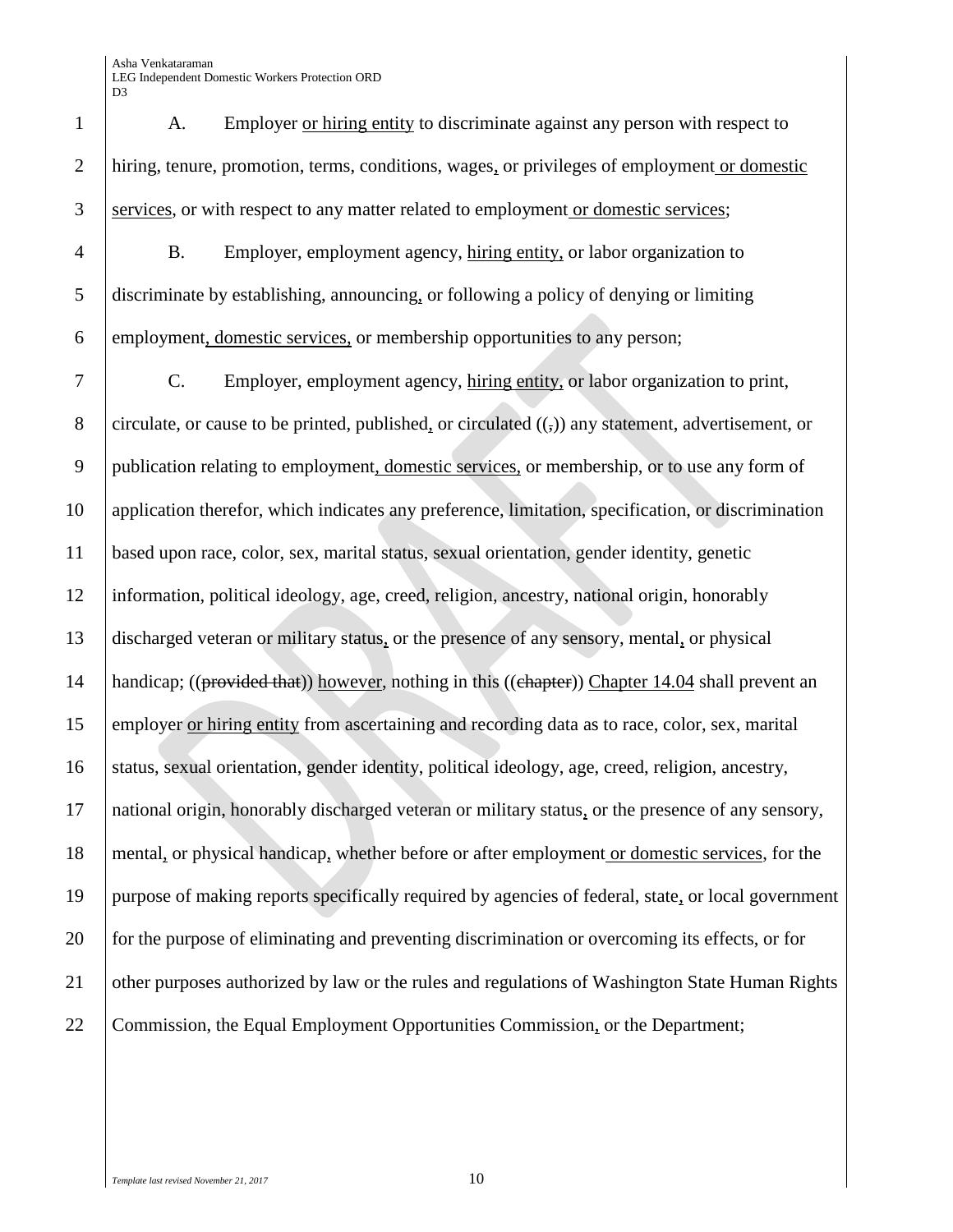| $\mathbf{1}$   | D.             | Employment agency or hiring entity to discriminate against any person with                         |
|----------------|----------------|----------------------------------------------------------------------------------------------------|
| $\overline{2}$ |                | respect to any reference for employment or domestic services, assignment as to job                 |
| 3              |                | classification, or otherwise;                                                                      |
| 4              | Ε.             | Labor organization to discriminate against any person by limiting, segregating, or                 |
| 5              |                | classifying its membership in any way that would:                                                  |
| 6              |                | Deprive or tend to deprive any person of employment opportunities,<br>1.                           |
| 7              |                | Limit any person's employment opportunities or otherwise adversely<br>2.                           |
| 8              |                | affect such person's status as an applicant for employment or as an employee,                      |
| 9              |                | 3.<br>Adversely affect the wages, hours, or conditions of employment of any                        |
| 10             | person;        |                                                                                                    |
| 11             | F.             | Employer, employment agency, hiring entity, or labor organization to penalize or                   |
| 12             |                | discriminate in any manner against any person because they opposed any practice forbidden by       |
| 13             |                | this ((chapter)) Chapter 14.04 or because they made a charge, testified, or assisted in any manner |
| 14             |                | in any investigation, proceeding, or hearing initiated under the provisions of this ((chapter))    |
| 15             | Chapter 14.04; |                                                                                                    |
| 16             | G.             | Employer, employment agency, hiring entity, labor organization, or any joint                       |
| 17             |                | labor-management committee controlling apprenticeship or other training or retraining programs     |
| 18             |                | to discriminate against any person with respect to admission to or participation in any guidance   |
| 19             |                | program, apprenticeship training program, or other occupational training program;                  |
| 20             | H.             | Publisher, firm, corporation, organization, or association printing, publishing, or                |
| 21             |                | circulating any newspaper, magazine, or other written publication, to print or cause to be printed |
| 22             |                | or circulated any advertisement with knowledge that the same is in violation of ((Section))        |
| 23             |                | subsection 14.04.040.C, or to segregate and separately designate advertisements as applying only   |
|                |                |                                                                                                    |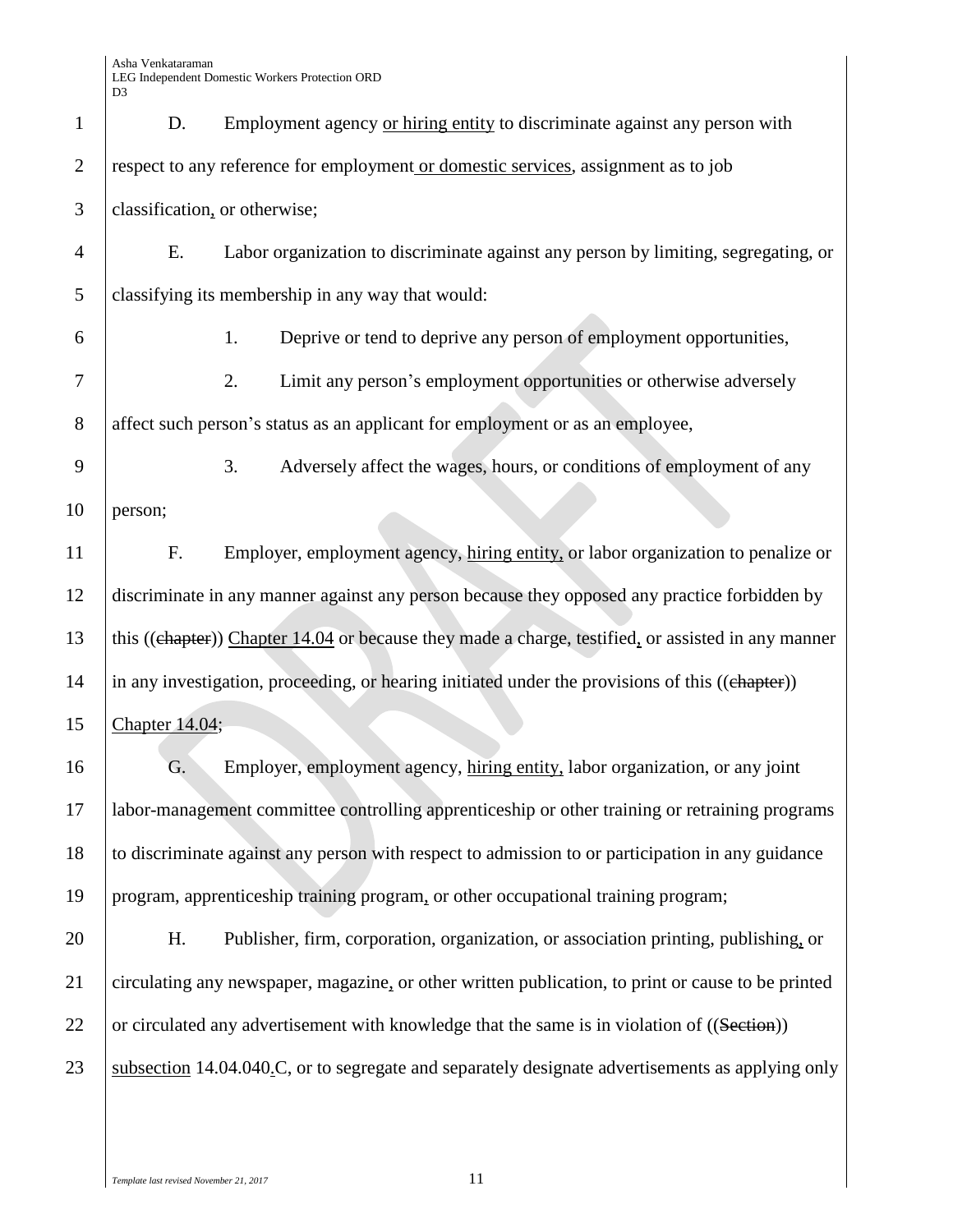1 to  $((\text{men or women}))$  particular genders unless such designation is a bona fide occupational 2 qualification reasonably necessary to the particular business,(( or)) employment, or domestic 3 service; 4 I. Person to: 5 1. Knowingly and ((wilfully) willfully aid, abet, initiate, compel, or coerce 6 the doing of any act declared in this ( $(\theta$ ) Chapter 14.04 to be an unfair employment or 7 domestic services practice; provided that, this ((subparagraph)) subsection 14.04.040.I.1 shall 8 have no application to any act declared to be an unfair employment or domestic services practice 9 | under subsection 14.04.040.H;  $((of this section))$ 10 2. Obstruct or prevent any person from complying with the provisions of this 11  $\left($ ( $\right)$ ( $\right)$ ( $\right)$ ( $\right)$ ) Chapter 14.04; or 12 3. Attempt directly or indirectly to commit any act declared by this 13 ((section)) Section 14.04.040 to be an unfair employment or domestic services practice. 14 J. For purposes of this Section 14.04.040, when an individual or household contracts 15 with a separate hiring entity that employs the domestic worker(s) to provide domestic services, 16 the separate hiring entity is solely liable for violations of this Chapter 14.04 unless the individual 17 or household interferes with the rights established for domestic worker(s) in this Chapter 14.04. 18 Section 5. Section 14.04.050 of the Seattle Municipal Code, last amended by Ordinance 19 118392, is amended as follows: 20 **14.04.050 Exclusions from unfair practices ((.))** 21 A. Notwithstanding any other provision of Section 14.04.040, it is not an unfair 22 employment or domestic services practice under this ((ehapter)) Chapter 14.04 for an employer, 23 employment agency, hiring entity, or labor organization to discriminate in those instances where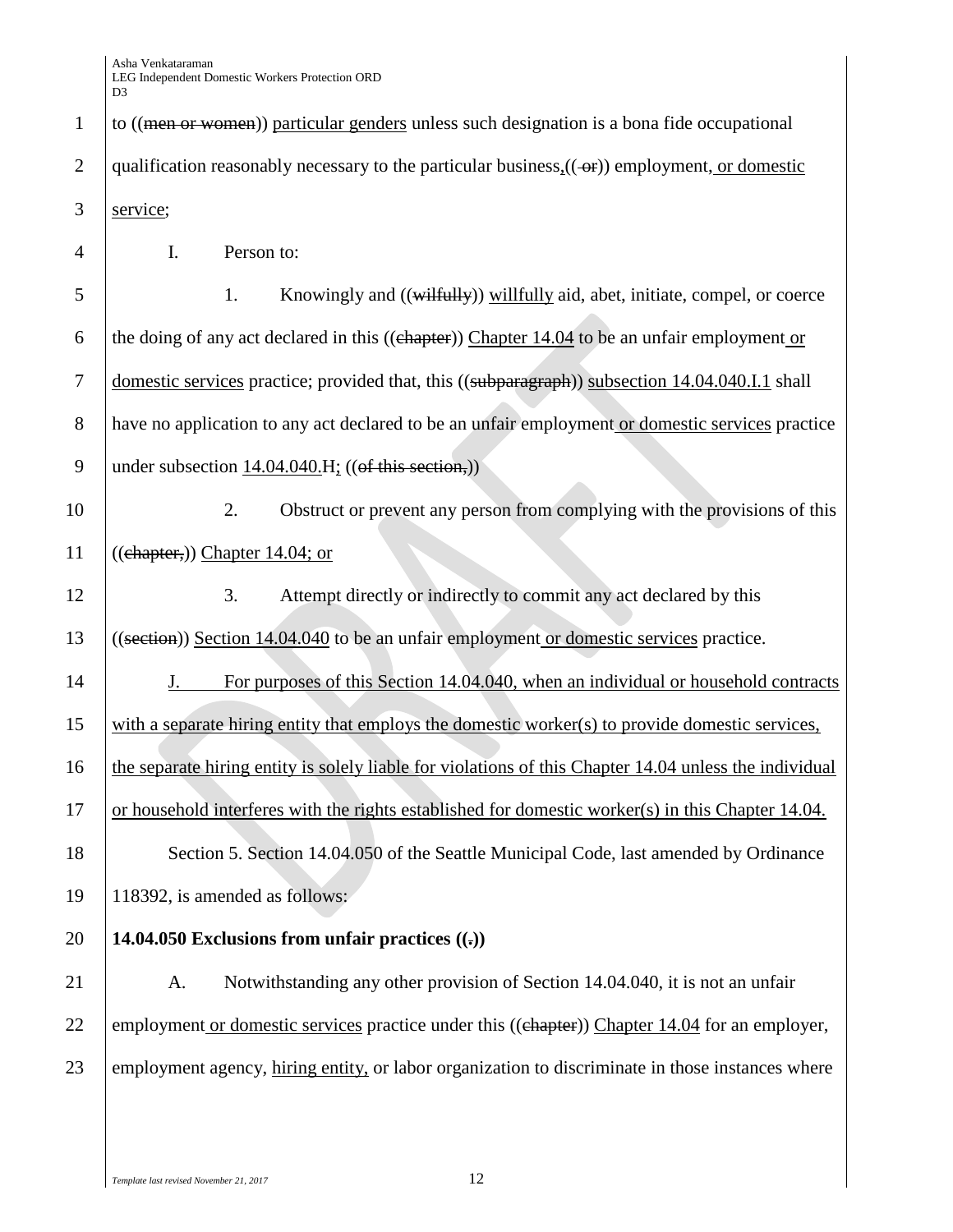| $\mathbf{1}$   | religion, sex, national origin, or age is a bona fide occupational qualification reasonably       |
|----------------|---------------------------------------------------------------------------------------------------|
| $\overline{2}$ | necessary to the normal operation of that particular business or enterprise.                      |
| 3              | Notwithstanding any other provisions of this ((chapter)) Chapter 14.04, it is not an<br><b>B.</b> |
| $\overline{4}$ | unfair employment or domestic services practice under this ((chapter)) Chapter 14.04 to act to    |
| 5              | accomplish the purposes and goals of the affirmative action plan of an employer, employment       |
| 6              | agency, hiring entity, or labor organization.                                                     |
| 7              | The provisions of Section 14.04.040, insofar as they declare discrimination on the<br>C.          |
| 8              | basis of age to be an unfair employment or domestic services practice, shall not be applicable    |
| 9              | with respect to individuals who are under $((forty (40)))$ 40 years of age.                       |
| 10             | The provisions of Section 14.04.040, insofar as they declare discrimination on the<br>D.          |
| 11             | basis of the presence of any sensory, mental, or physical handicap to be an unfair employment or  |
| 12             | domestic services practice, shall not apply if the particular disability prevents the proper      |
| 13             | performance of the particular worker involved.                                                    |
| 14             | Nothing in this ((chapter)) Chapter 14.04.040 shall be construed to protect<br>E.                 |
| 15             | criminal conduct.                                                                                 |
| 16             | Notwithstanding any provision of Sections 14.04.030 and 14.04.040, it is not an<br>F.             |
| 17             | unfair practice under this ((chapter)) Chapter 14.04 for an employer or hiring entity, with a     |
| 18             | demonstrated security or public safety need, to discriminate on the basis of participation in     |
| 19             | activities ((which)) that involve the use of force or violence or advocate or incite force or     |
| 20             | violence.                                                                                         |
| 21             | Section 6. Section 14.04.080 of the Seattle Municipal Code, last amended by Ordinance             |
| 22             | 118392, is amended as follows:                                                                    |
| 23             | 14.04.080 Charge filing.                                                                          |
|                |                                                                                                   |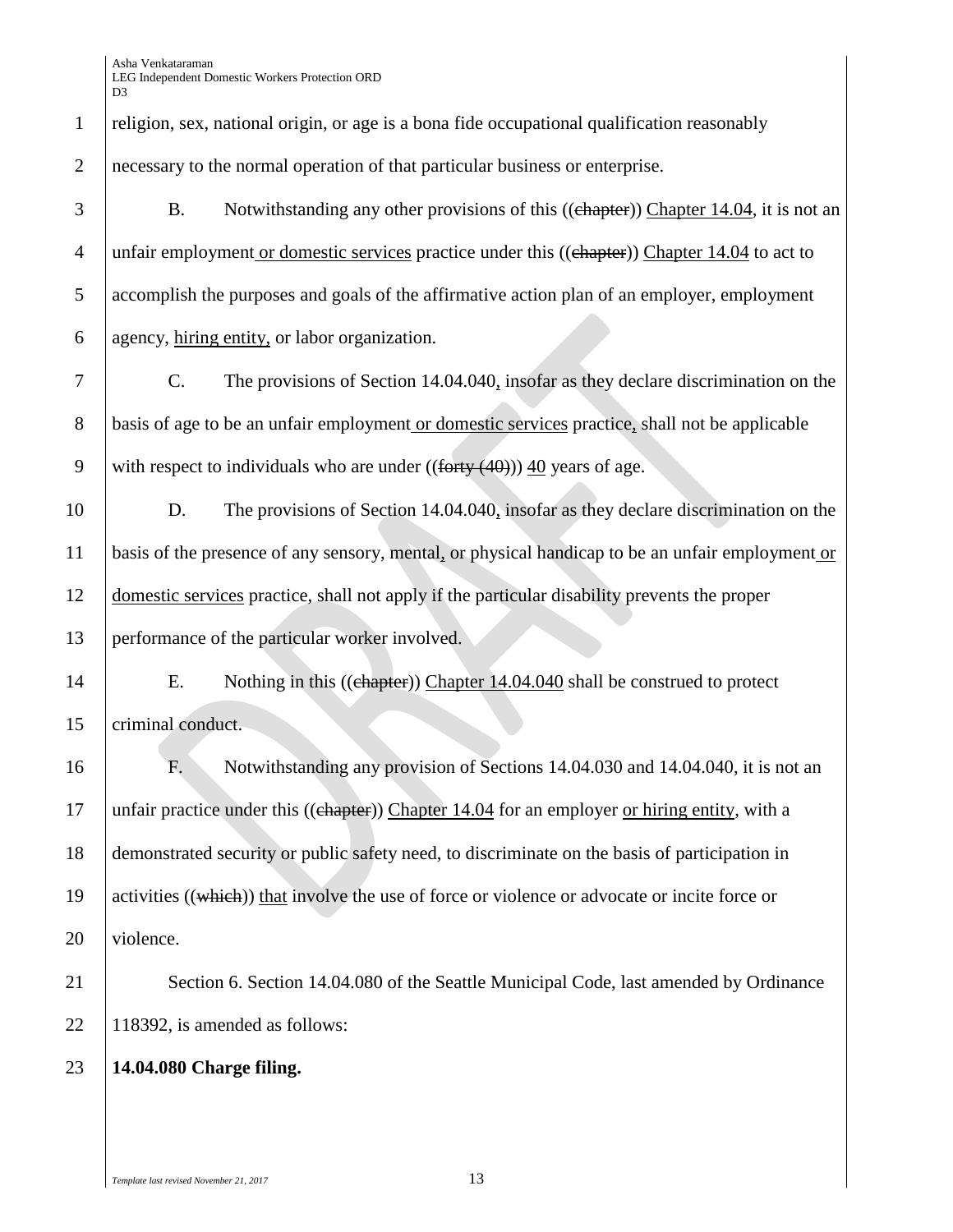A. A charge alleging an unfair employment or domestic services practice shall be in writing on a form or in a format determined by the Department, and signed under oath or affirmation by or on behalf of a charging party before the Director, one of the Department's employees, or any other person authorized to administer oaths, and shall describe the unfair 5 employment or domestic services practice complained of and should include a statement of the dates, places and circumstances and the persons responsible for such acts and practices. B. Whenever charges are made by or on behalf of a person claiming to be aggrieved, 8 the person making the charge must provide the Director with the name, address and telephone number of the individual on whose behalf the charge is made. Thereafter, the Director shall verify the authorization of such charge by the person on whose behalf the charge is made and

upon the request of such person may keep his or her identity confidential.

 C. A charge shall not be rejected as insufficient because of failure to include all required information so long as it substantially satisfies the informational requirements necessary 14 for processing.

 D. A charge alleging an unfair employment or domestic services practice or pattern of unfair practices may also be filed by the Director whenever the Director has reason to believe that any person has been engaged or is engaging in an unfair employment or domestic services practice.

 Section 7. Section 14.04.090 of the Seattle Municipal Code, last amended by Ordinance | 125576, is amended as follows:

### **14.04.090 - Charge—Time for filing**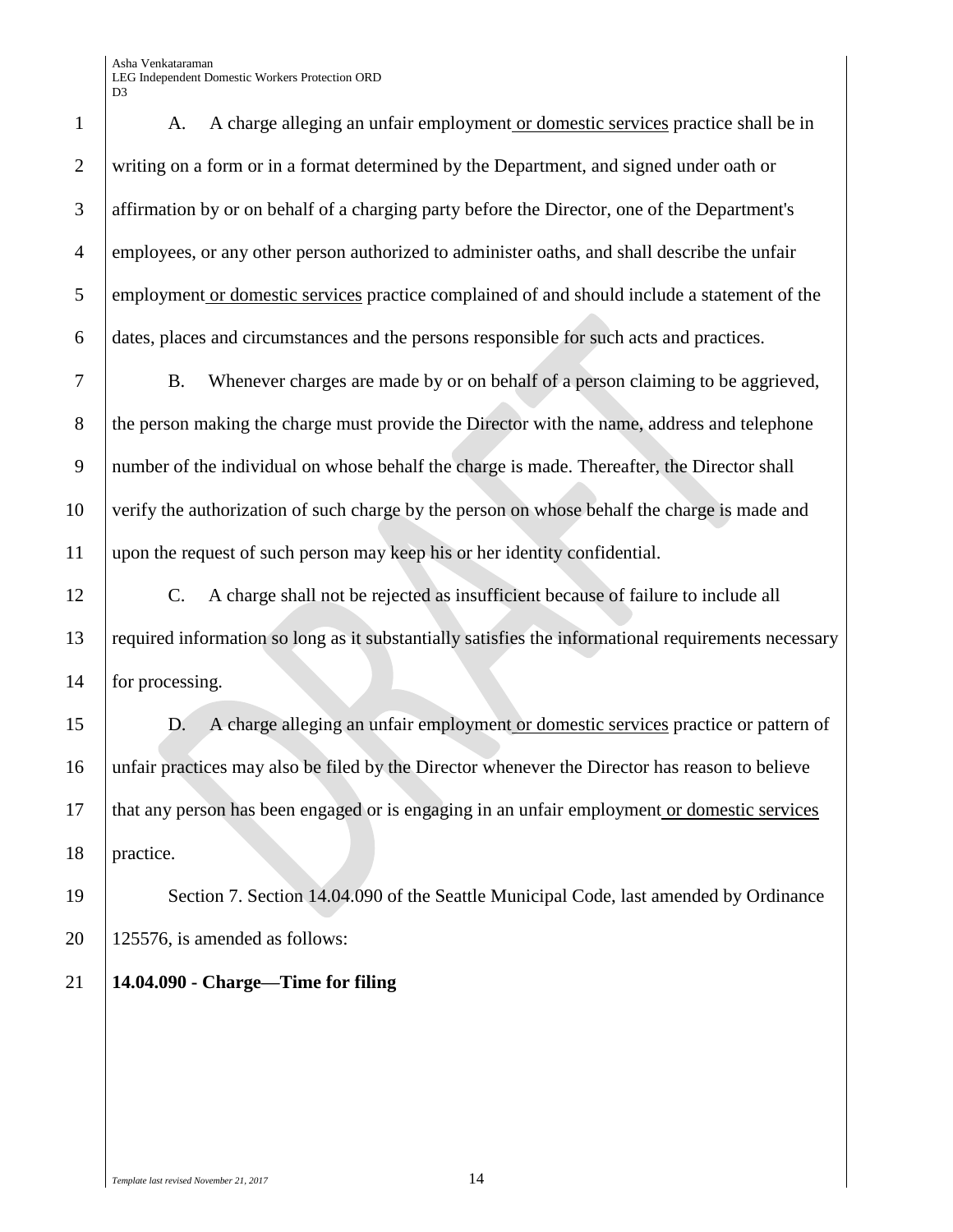A. Charges filed under this Chapter 14.04 must be filed within one year and six months 2 after the occurrence of the alleged unfair employment or domestic services practice with the Office for Civil Rights.

 B. For purposes of this chapter, an unfair employment or domestic services practice occurs, with respect to discrimination in compensation in violation of this chapter, when a discriminatory compensation decision or other practice is adopted, when an individual becomes subject to a discriminatory compensation decision or other practice, or when an individual is affected by application of a discriminatory compensation decision or other practice, including each time wages, benefits, or other compensation is paid, resulting in whole or in part from such 10 a decision or other practice.

 In addition to any relief authorized by this chapter, liability may accrue and an aggrieved person may obtain relief as provided in this chapter, including recovery of back pay for up to two years 13 preceding the filing of the charge, where the unfair((unlawful)) employment or domestic services practices that have occurred during the charge filing period are similar or related to unfair((unlawful)) employment or domestic services practices with regard to discrimination in compensation that occurred outside the time for filing a charge.

17 Section 8. Section 14.04.130 of the Seattle Municipal Code, last amended by Ordinance 123864, is amended as follows:

### **14.04.130 Determination of no reasonable cause—Appeal from and dismissal.**

 If a determination is made that there is no reasonable cause for believing an unfair employment 21 or domestic services practice under this chapter has been committed, the charging party shall have the right to appeal such determination to the Commission within 30 days of the date the determination is signed by the Director by filing a written statement of appeal with the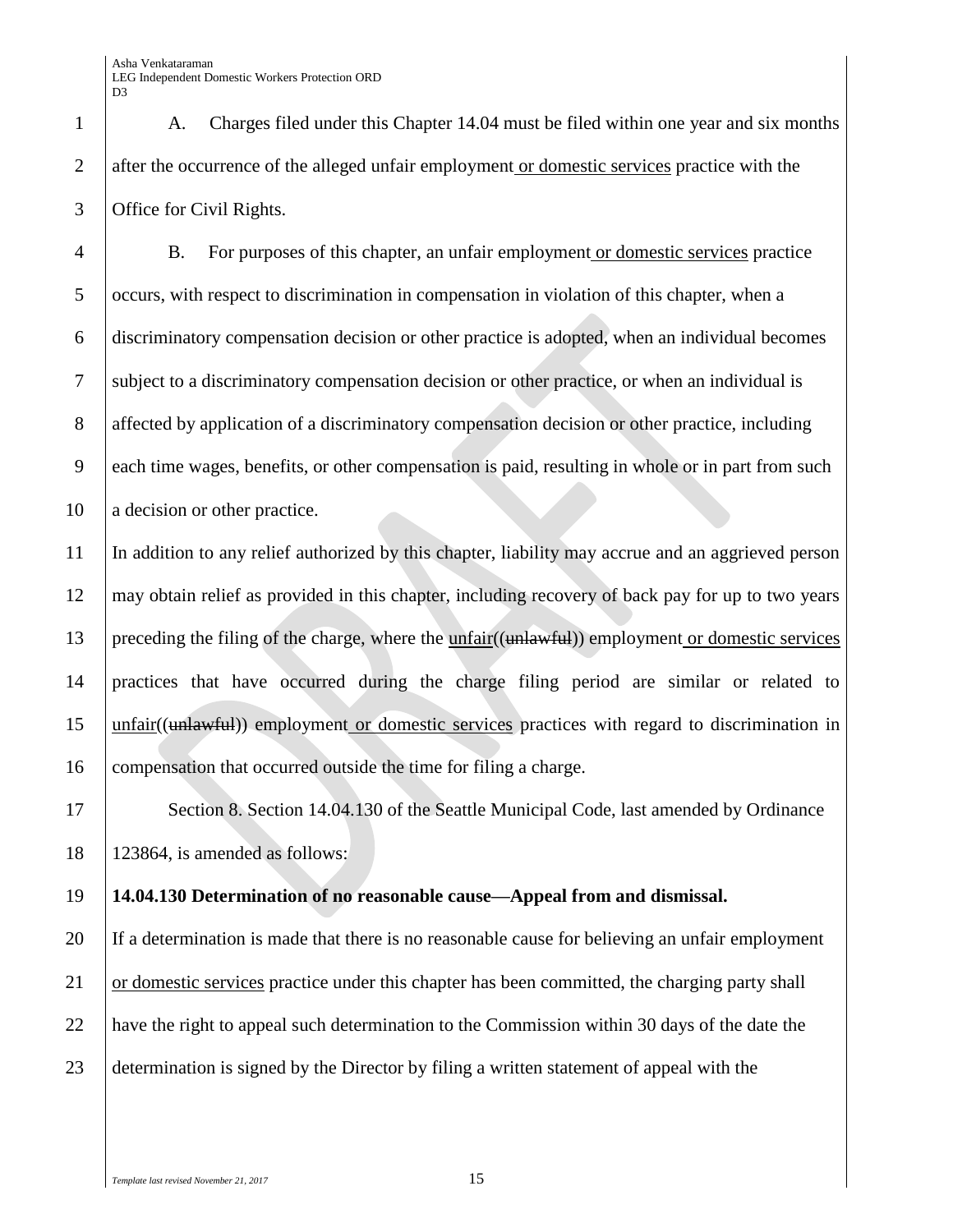Commission. The Commission shall promptly deliver a copy of the statement to the Department 2 and respondent and shall promptly consider and act upon such appeal by either affirming the Director's determination or, if the Commission believes the Director should investigate further, 4 remanding it to the Director with a request for specific further investigation. In the event no appeal is taken or such appeal results in affirmance or if the Commission has not decided the appeal within 90 days from the date the appeal statement is filed, the determination of the Director shall be final and the charge deemed dismissed and the same shall be entered on the 8 records of the Department.

9 | Section 9. Section 14.04.140 of the Seattle Municipal Code, last amended by Ordinance 10 117615, is amended as follows:

## 11 **14.04.140 Determination of reasonable cause—Conciliation and settlement of cases**  12 **involving all respondents except City departments.**

13 A. In all cases except a case in which a City department is the respondent, if a determination is made that reasonable cause exists to believe that an unfair practice has occurred, the Director shall endeavor to eliminate the unfair practice by conference, conciliation and persuasion. Conditions of settlement may include (but are not limited to) the elimination of the unfair employment or domestic services practice, hiring, reinstatement or upgrading with or without back pay, lost benefits, attorney's fees, admittance or restoration to membership in a labor organization, admittance to participation in a guidance, apprentice training or retraining 20 program or such other action which will effectuate the purposes of this chapter, including action which could be ordered by a court, except that damages for humiliation and mental suffering 22 Shall not exceed Ten Thousand Dollars (\$10,000.00). Any settlement agreement shall be reduced 23 to writing and signed by the Director and the respondent. An order shall then be entered by the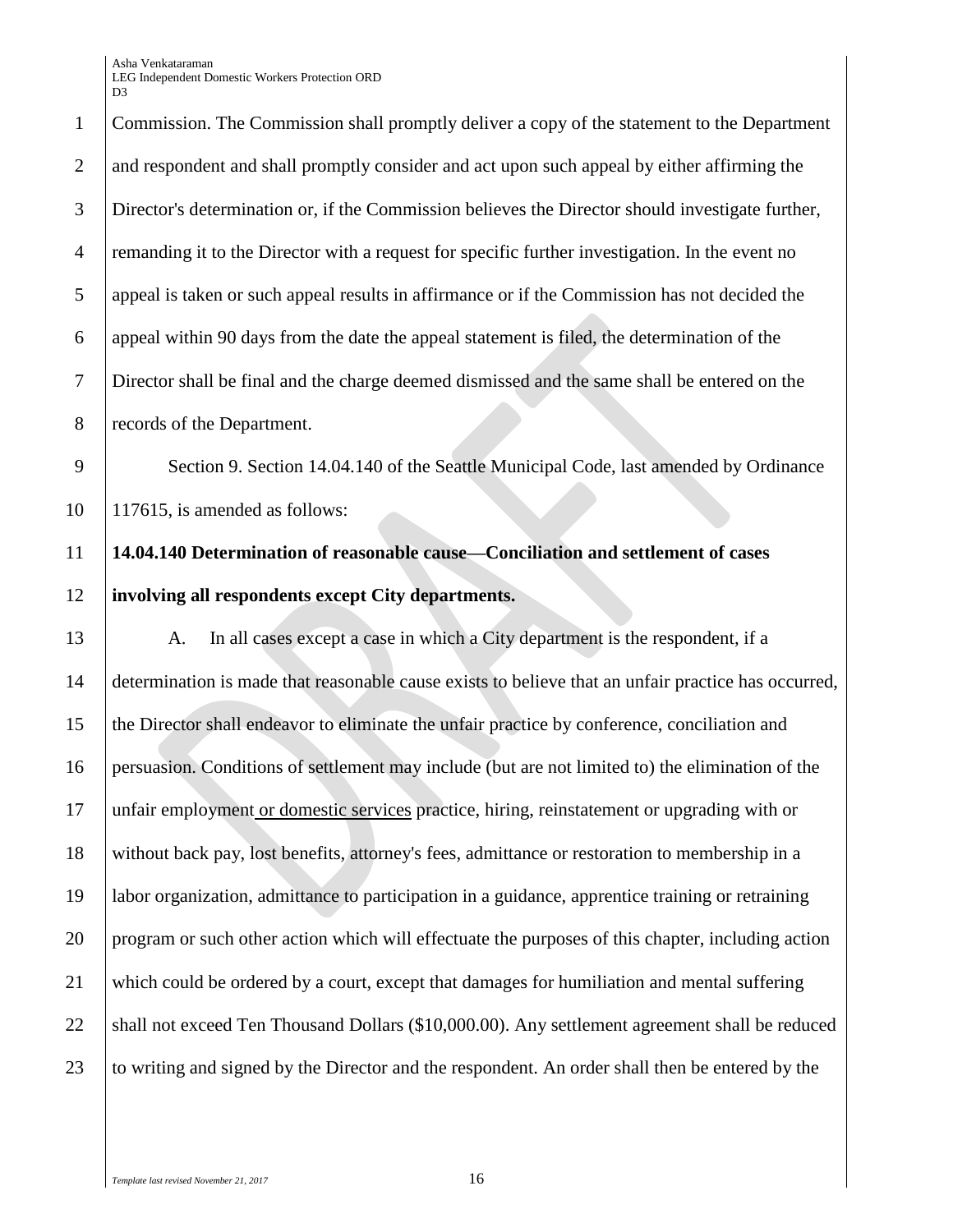1 Director setting forth the terms of the agreement. Copies of such order shall be delivered to all 2 affected parties.

 B. In case of failure to reach an agreement and of conciliation and upon a written finding to that effect furnished to the charging party and respondent, except a case in which a City department is a respondent, the Director shall promptly cause to be delivered the entire investigatory file, including the charge and any and all findings made, to the City Attorney for further proceedings and hearing under this chapter pursuant to Section 14.04.170.

8 Section 10. Section 14.04.150 of the Seattle Municipal Code, last amended by Ordinance 9 | 117615, is amended as follows:

10 **14.04.150 Determinations of reasonable cause—Conciliation, settlement and conclusion of**  11 **cases involving City departments as respondents.** 

12 In all cases in which a City department is a respondent:

13 A. A determination of reasonable cause by the Director shall be deemed a finding that 14 an unfair employment or domestic services practice has been committed by respondent and is 15 dispositive of this issue for all future proceedings under this chapter, unless appealed, reversed 16 and remanded as provided in this chapter.

17 B. Within sixty (60) days of a determination of reasonable cause, the Director shall 18 confer with the parties and determine an appropriate remedy, which remedy may include (but is not limited to) hiring, reinstatement or upgrading with or without back pay, lost benefits, attorney's fees, admittance to participation in a guidance, apprentice training or retraining program, or such other action as will effectuate the purposes of this chapter, including action which could be ordered by a court, except that damages for humiliation and mental suffering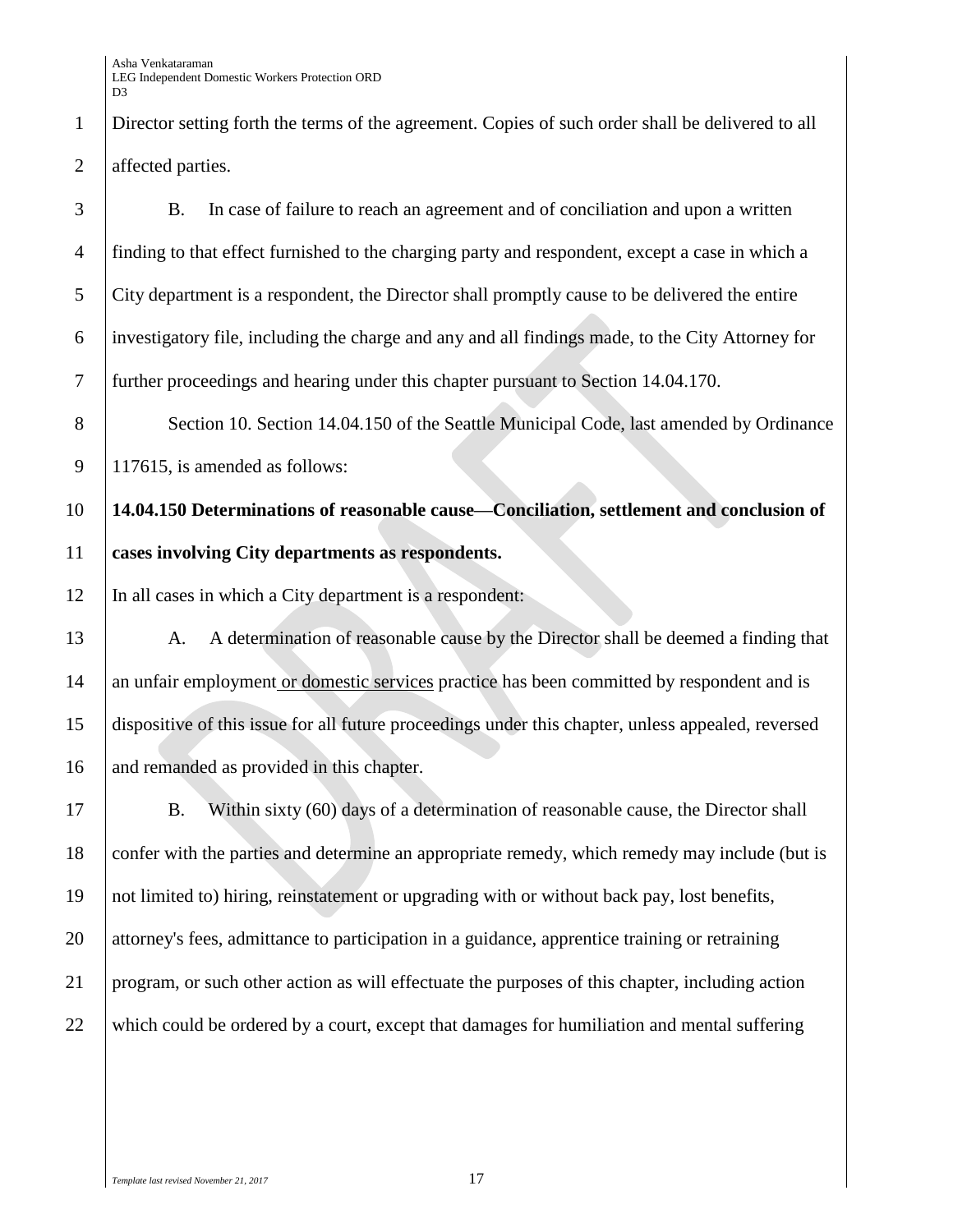1 shall not exceed Ten Thousand Dollars (\$10,000.00). Such remedy shall be reduced to writing in 2 an order of the Director.

 C. The charging party must sign a release in the form and manner requested by the Department, releasing the City from further liability for acts giving rise to the charge in order to 5 obtain the benefits of the remedy provided under this section and before payment can be made. Without such release, the Director's order with respect to the charging party's individual relief shall have no force and effect. In such event the Director shall notify the parties involved in writing.

 D. In all cases where the remedy determined by the Director before or after any appeal includes a monetary payment which exceeds the sum of Five Thousand Dollars (\$5,000.00), the charge or claim, the Director's determination, order, the charging party's signed release and such further documentation as may be required shall be presented to the City Council for passage by 13 separate ordinance. If the City Council fails or refuses to appropriate the amount ordered by the Director within ninety (90) days, the Director shall certify the case to the Hearing Examiner for a hearing to determine the appropriate monetary relief in the case which determination shall be final and binding upon the City.

 E. Where the Director's order includes a monetary payment of Five Thousand Dollars (\$5,000.00) or less, such payment shall be made under the authority and in the form and manner otherwise provided for by law for payment of such claims.

20 Section 11. Section 14.04.180 of the Seattle Municipal Code, last amended by Ordinance 123899, is amended as follows:

### **14.04.180 Decision and order**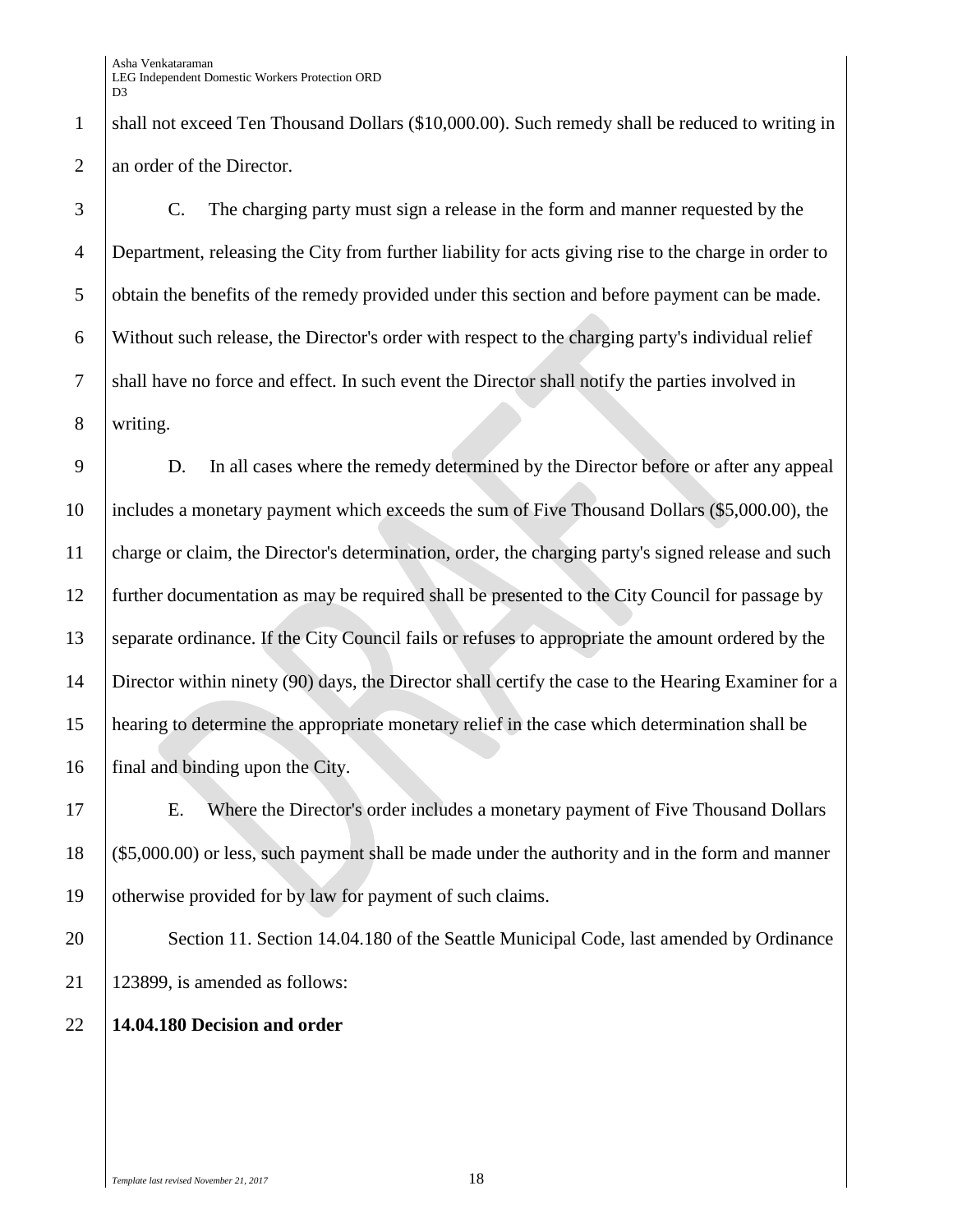A. Within 30 days after conclusion of the hearing, the Hearing Examiner (or the Examiner and Commissioners as the case may be) shall prepare a written decision and order, file 3 it as a public record with the City Clerk, and provide a copy to each party of record and to the Department.

 B. Such decision shall contain a brief summary of the evidence considered and shall contain findings of fact, conclusions of law upon which the decision is based, and an order detailing the relief deemed appropriate, together with a brief statement of the reasons therefor.

 C. In the event the Hearing Examiner (or a majority of the panel composed of the Examiner and Commissioners), determines that a respondent has committed an unfair employment or domestic services practice under this chapter, the Hearing Examiner (or panel majority) may order the respondent to take such affirmative action or provide for such relief as is deemed necessary to correct the practice, effectuate the purpose of this Chapter 14.04, and secure compliance therewith, including but not limited to hiring, reinstatement, or upgrading with or without back pay, lost benefits, attorney's fees, admittance or restoration to membership in a labor organization, admittance to participation in a guidance, apprentice training or retraining program, or such other action which will effectuate the purposes of this Chapter 14.04, including action which could be ordered by a court, except that damages for humiliation and mental 18 suffering shall not exceed \$10,000.00. Back pay liability shall not accrue from a date more than two years prior to the initial filing of the charge.

 D. Respondent shall comply with the provisions of any order affording relief and shall furnish proof of compliance to the Department as specified in the order. In the event respondent refuses or fails to comply with the order, the Director shall notify the City Attorney of the same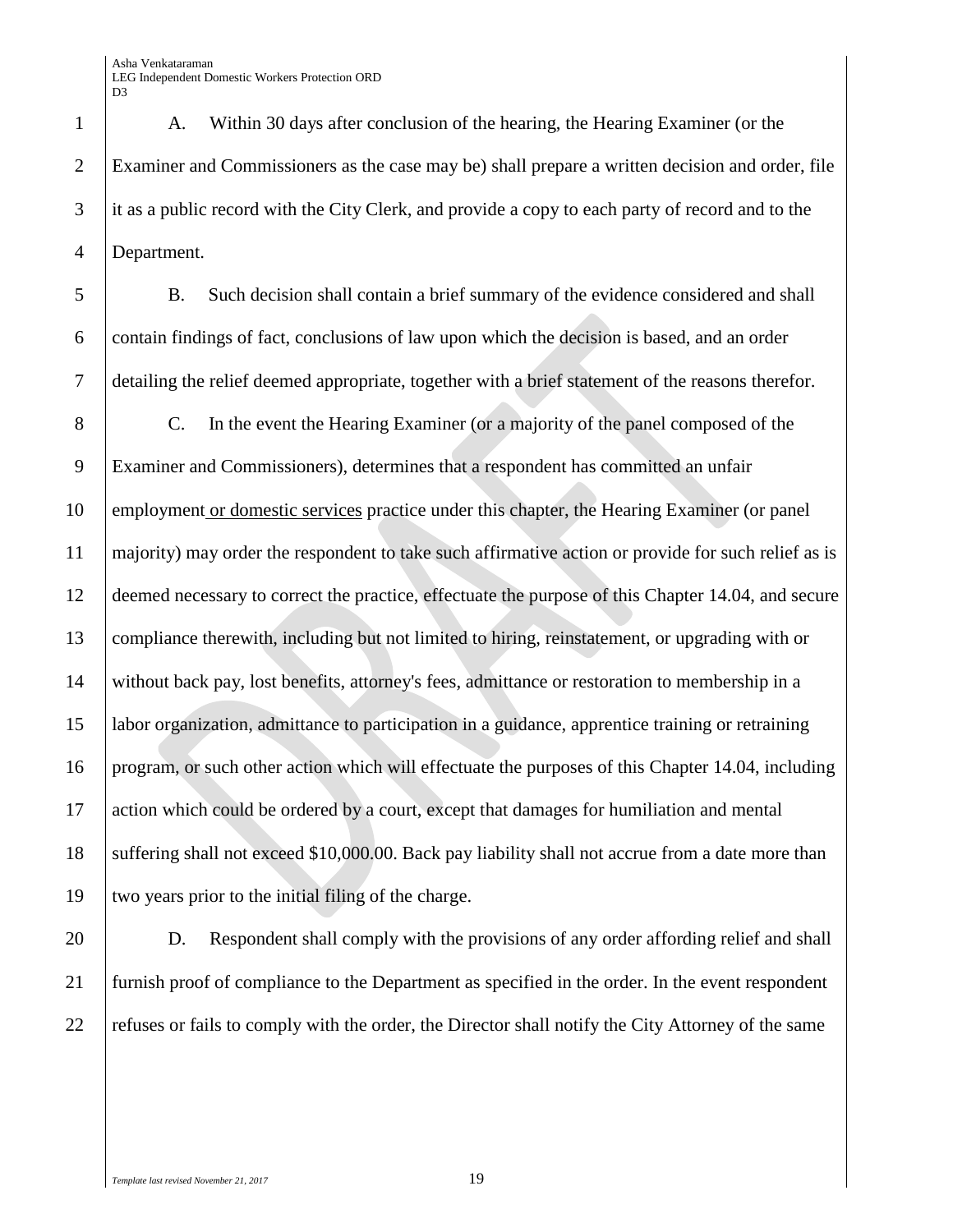and the City Attorney shall invoke the aid of the appropriate court to secure enforcement or 2 compliance with the order.

3 Section 12. Section 14.04.185 of the Seattle Municipal Code, last amended by Ordinance 119678, is amended as follows:

### **14.04.185 Enforcement by private persons.**

6 A. Any person who claims to have been injured by an unfair employment or domestic services practice may commence a civil action in Superior Court or any other court of competent jurisdiction, not later than three (3) years after the occurrence of the alleged unfair employment or domestic services practice or ninety (90) days after a determination of reasonable cause by the Director, whichever occurs last, to obtain appropriate relief with respect to such unfair 11 employment or domestic services practice. In an action brought under this section, the court having jurisdiction may, upon written findings by the judge that the action was frivolous and advanced without reasonable cause, require the nonprevailing party to pay the prevailing party the reasonable expenses, including attorneys fees, incurred in opposing such action pursuant to RCW 4.84.185.

 B. A complaint may be filed under this section whether or not an administrative charge has been filed under SMC Section 14.04.090, and without regard to the status of such charge, but 18 if the Department has obtained a pre-finding or post-finding settlement or conciliation agreement with the consent of the charging party, no action may be filed under this section with respect to 20 the alleged unfair employment or domestic services practice which forms the basis for such complaint except for the purpose of enforcing the terms of the agreement. To preclude such filing, the charging party must be provided with written notice that consent to a pre-finding or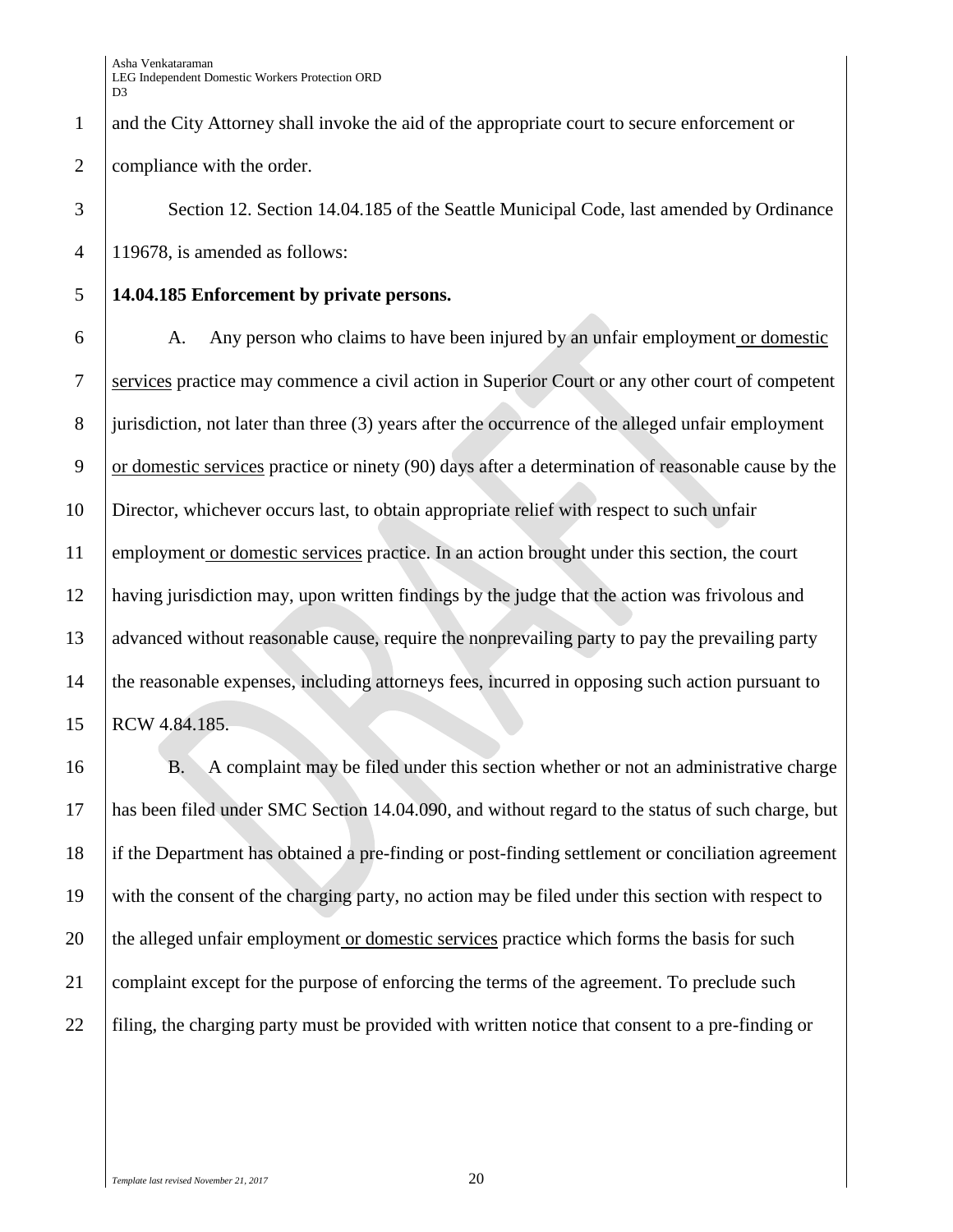C. 1. Subject to the provisions of subsection C2, upon the filing of a civil action involving the same claim or arising from the same facts and circumstances, whether under this subchapter or similar law, a complaint of an unfair employment or domestic services practice may be administratively closed by the Director.

 2. In the event that a court dismisses a private cause of action on grounds that 8 would not preclude pursuit of a charge under this subchapter, the charging party may request, within ninety (90) days of the entry of the Court's order of dismissal, that the Department reopen a previously filed charged. Upon such request, the Director may reopen a case that was administratively closed upon the filing of a civil action. If the Department closes a case based on a "no reasonable cause" finding, the case shall not be reopened except as provided through 13 appeal pursuant to SMC Section 14.04.030.

14 3. No complainant or aggrieved person may secure relief from more than one  $15$  (1) governmental agency, instrumentality or tribunal for the same harm or injury.

16 4. Where the complainant or aggrieved person elects to pursue simultaneous claims in more than one (1) forum, the factual and legal determinations issued by the first tribunal to rule on the claims may, under the doctrines of "res judicata" or "collateral estoppel," be binding on all or portions of the claims pending before other tribunals.

20 7. No civil action may be commenced under this section with respect to an 21 alleged unfair employment or domestic services practice which forms the basis of a complaint if 22  $|$  a hearing on the record has been commenced by The City of Seattle Office of the Hearing 23 Examiner. To preclude such filing, a charging party must be provided with written notice at least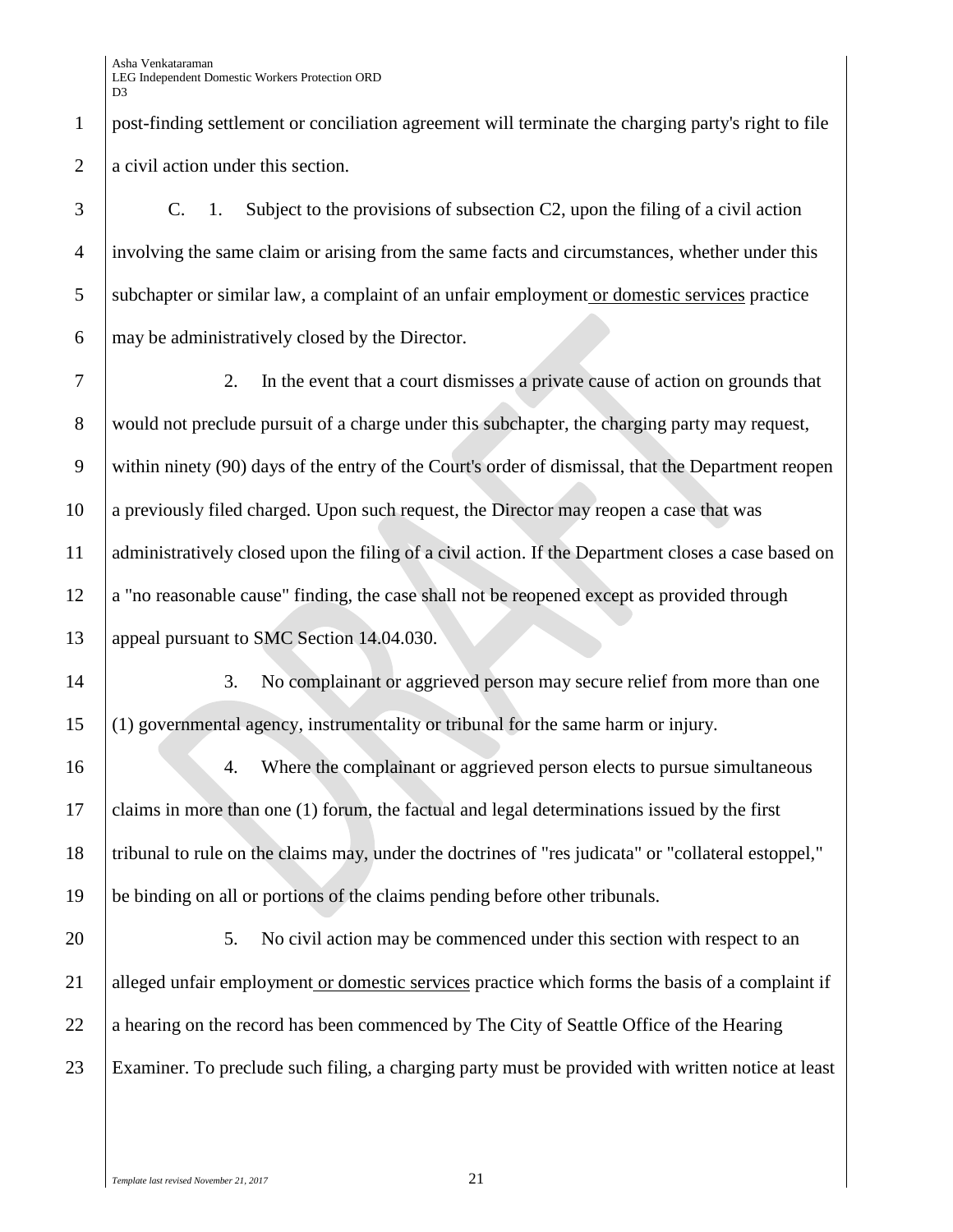1 thirty (30) days prior to the commencement of a hearing before The City of Seattle Office of the 2 Hearing Examiner that the commencement of such a hearing will terminate the charging party's 3 right to file a civil action.

4 D. In a civil action under this section, if the court, or jury, finds that an unfair 5 employment or domestic services practice has occurred, the court may grant such relief as may 6 be awarded by the hearing examiner under this chapter or is authorized by the Washington Law 7 Against Discrimination, Chapter 49.60 RCW, as amended. Damages awarded under this section 8 for humiliation and mental suffering are not subject to the limitation of SMC Section 14.04.140 9 A or SMC Section 14.04.150 B.

 E. Upon time application, the City Attorney may intervene in such civil action, if the City Attorney certifies that the case is of general public importance, and may obtain such relief as would be available in an action brought under SMC Sections 14.04.140 and 14.04.180. Such intervention shall not be permitted in an action in which the City is a defendant.

 F. It is the intent of The City of Seattle, in enacting this section, to provide private judicial remedies for violations of this chapter that are as expansive as possible consistent with 16 the powers granted by the Constitution and Laws of The State of Washington. In the event that any provision or aspect of this section is adjudicated to be invalid or unenforceable under applicable law, the validity or enforceability of the remaining provisions shall be unaffected.

19 Section 13. The provisions of this ordinance are declared to be separate and severable. 20 The invalidity of any clause, sentence, paragraph, subdivision, section, or portion of this 21 ordinance, or the invalidity of its application to any person or circumstance, does not affect the 22 validity of the remainder of this ordinance or the validity of its application to other persons or 23 circumstances.